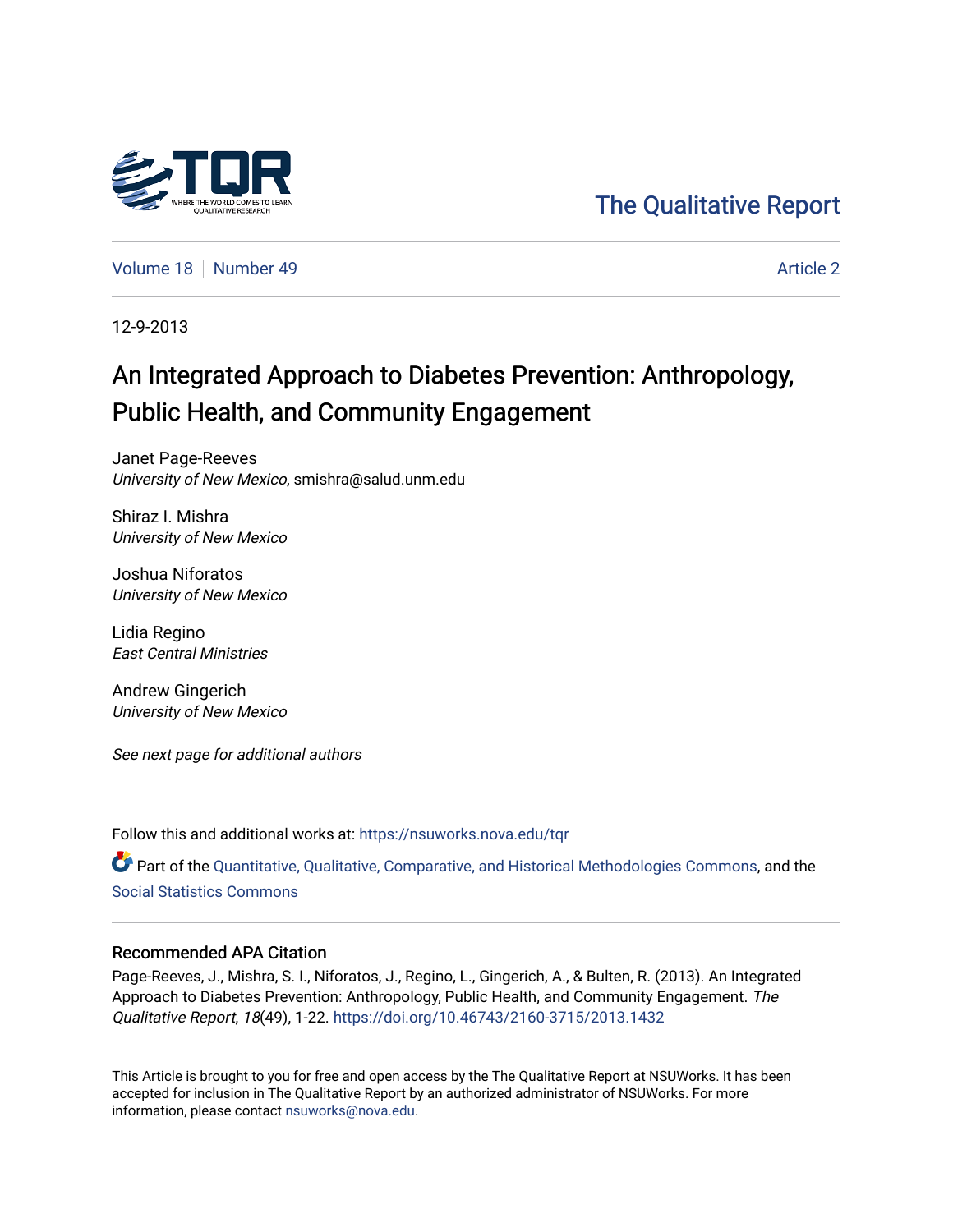# **Qualitative Research Graduate Certificate** Indulge in Culture Exclusively Online . 18 Credits **LEARN MORE**

# An Integrated Approach to Diabetes Prevention: Anthropology, Public Health, and Community Engagement

# Abstract

Diabetes is an enormous public health problem with particular concern within Hispanic communities and among individuals with low wealth. However, attempts to expand the public health paradigm to include social determinants of health rarely include analysis of social and contextual factors considered outside the purview of health research. As a result, conceptualization of the dynamics of diabetes health disparities remains shallow. We argue that using a holistic anthropological lens has the potential to offer insights regarding the nature of the interface between broader social determinants, health outcomes and health disparity. In a primarily Hispanic, immigrant community in Albuquerque, New Mexico, we conducted a mixed methods study that integrates an anthropological lens with a community engaged research design. Our data from focus groups, interviews, a survey and blood sampling demonstrate the need to conceptualize social determinants more broadly, more affectively and more dynamically than often considered. These results highlight a need to include, in addition to individual - level factors that are traditionally the focus of public health and more innovative structural factors that are currently in vogue, an in - depth, qualitative exploration of local context, social environment, and culture, and their interactions and intersectionality, as key factors when considering how to achieve change. The discussion presented here offers a model for culturally situated and contextually relevant scientific research. This model achieves the objectives and goals of both public health and anthropology while providing valuable insights and mechanisms for addressing health disparity such as that which exists in relation to diabetes among Hispanic immigrants in New Mexico. Such an approach has implications for how research projects are designed and conceptualizing social determinants more broadly. The discussion presented provides insights with relevance for both disciplines.

# Keywords

Anthropological Lens, Community Engagement, Diabetes Prevention, Hispanic Immigrants, Health Disparity, Integrated Approach

# Creative Commons License



This work is licensed under a [Creative Commons Attribution-Noncommercial-Share Alike 4.0 License](https://creativecommons.org/licenses/by-nc-sa/4.0/).

# Authors

Janet Page-Reeves, Shiraz I. Mishra, Joshua Niforatos, Lidia Regino, Andrew Gingerich, and Robert Bulten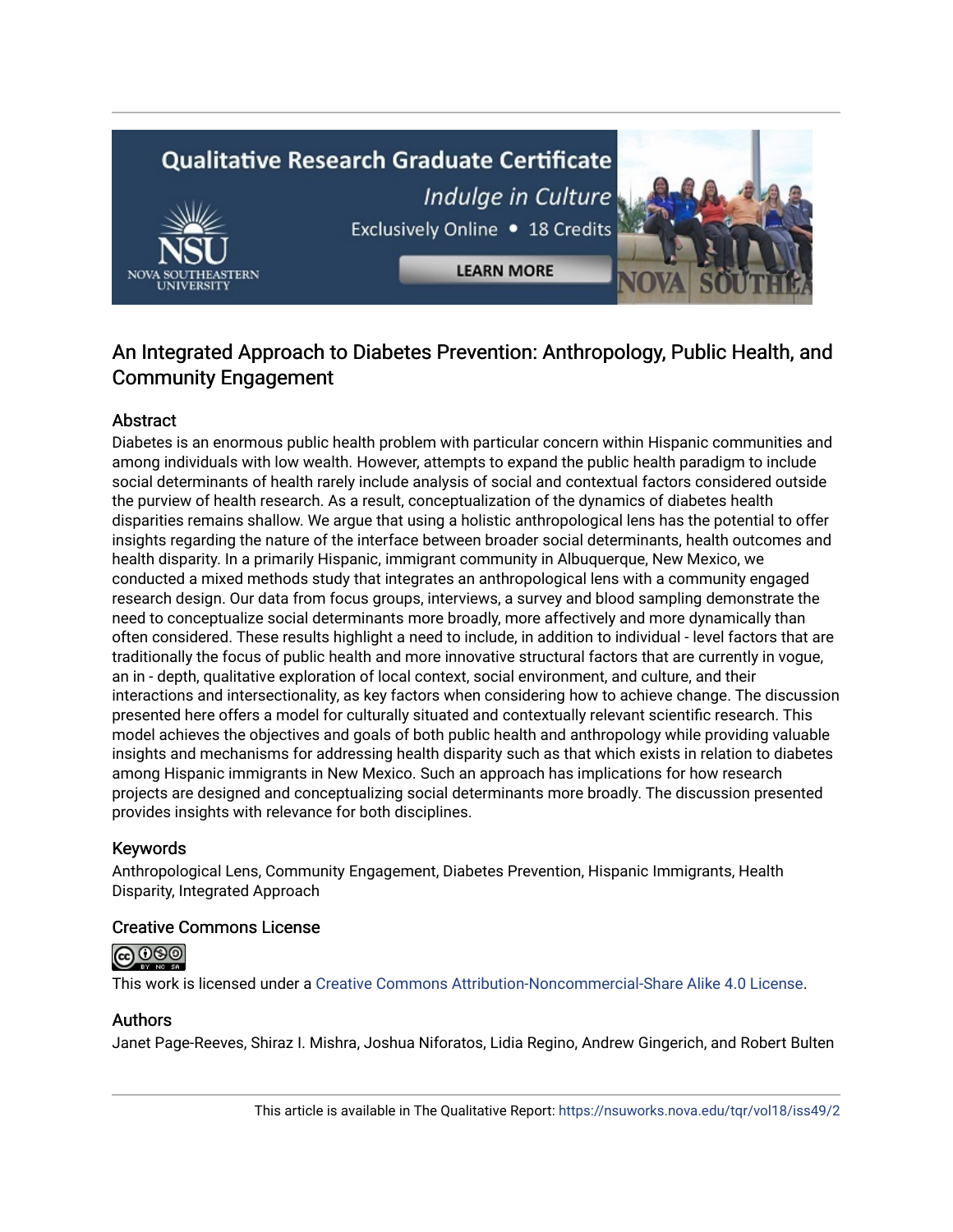

*The Qualitative Report* 2013 Volume 18, Article 98, 1-22 http://www.nova.edu/ssss/QR/QR18/page-reeves98.pdf

# **An Integrated Approach to Diabetes Prevention: Anthropology, Public Health, and Community Engagement**

Janet Page-Reeves, Shiraz I. Mishra, and Joshua Niforatos University of New Mexico, Albuquerque, New Mexico, USA

Lidia Regino East Central Ministries, Albuquerque, New Mexico, USA

Andrew Gingerich University of New Mexico, Albuquerque, New Mexico, USA

# Robert Bulten

East Central Ministries, Albuquerque, New Mexico, USA

*Diabetes is an enormous public health problem with particular concern within Hispanic communities and among individuals with low wealth. However, attempts to expand the public health paradigm to include social determinants of health rarely include analysis of social and contextual factors considered outside the purview of health research. As a result, conceptualization of the dynamics of diabetes health disparities remains shallow. We argue that using a holistic anthropological lens has the potential to offer insights regarding the nature of the interface between broader social determinants, health outcomes and health disparity. In a primarily Hispanic, immigrant community in Albuquerque, New Mexico, we conducted a mixed methods study that integrates an anthropological lens with a community engaged research design. Our data from focus groups, interviews, a survey and blood sampling demonstrate the need to conceptualize social determinants more broadly, more affectively and more dynamically than often considered. These results highlight a need to include, in addition to individual-level factors that are traditionally the focus of public health and more innovative structural factors that are currently in vogue, an in-depth, qualitative exploration of local context, social environment, and culture, and their interactions and intersectionality, as key factors when considering how to achieve change. The discussion presented here offers a model for culturally situated and contextually relevant scientific research. This model achieves the objectives and goals of both public health and anthropology while providing valuable insights and mechanisms for addressing health disparity such as that which exists in relation to diabetes among Hispanic immigrants in New Mexico. Such an approach has implications for how research projects are designed and conceptualizing social determinants more broadly. The discussion presented provides insights with relevance for both disciplines. Keywords: Anthropological Lens, Community Engagement, Diabetes Prevention, Hispanic Immigrants, Health Disparity, Integrated Approach*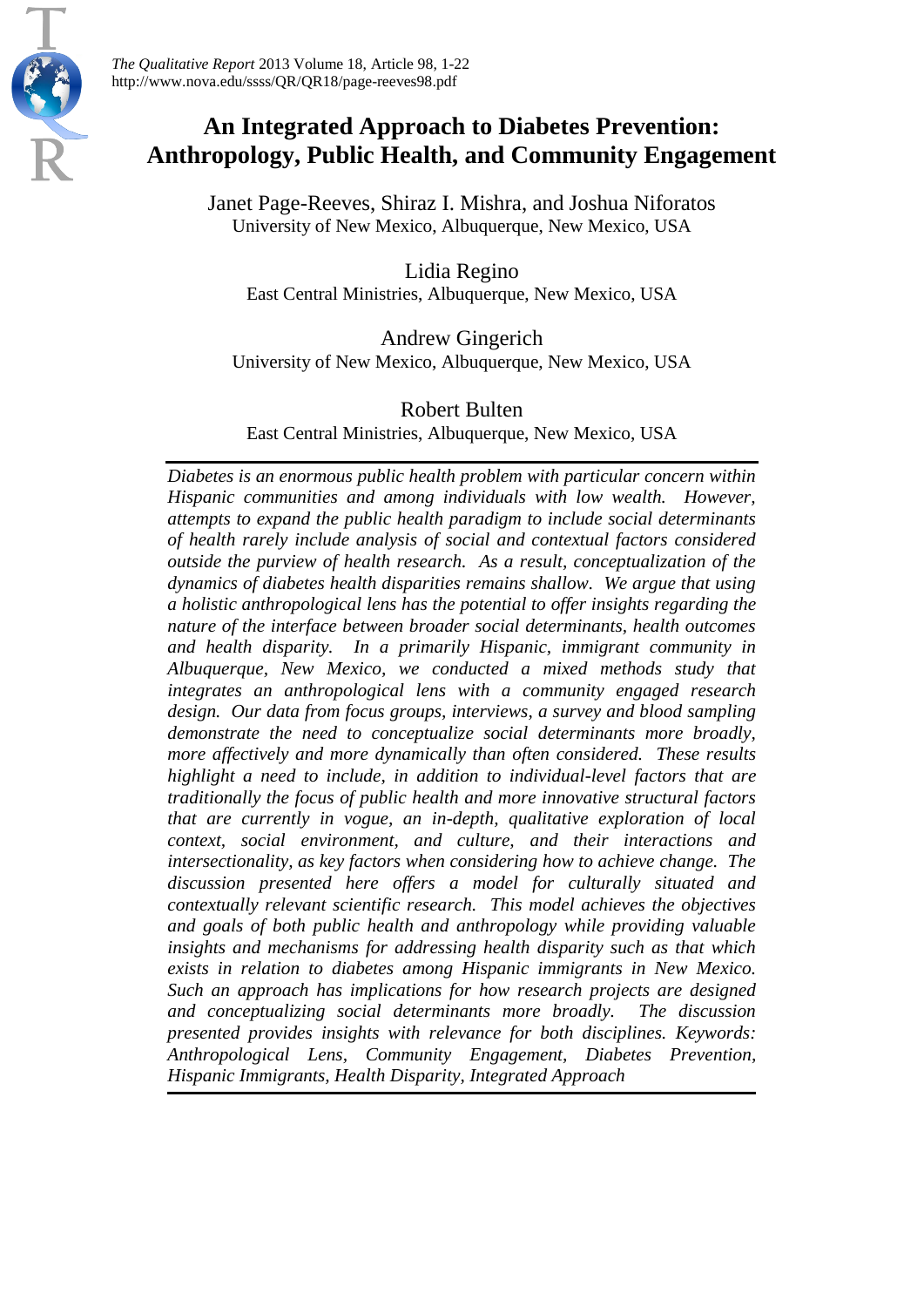#### **Introduction**

#### **The Challenge of Chronic Disease and Health Disparity**

Diabetes is now an epidemic health crisis in the U.S. (Boyle, Thompson Gregg, Barker, & Williamson, 2010; Centers for Disease Control and Prevention [CDC], 2011a), with low-income/low-wealth communities of color at particular risk (CDC, 2011b). Although we know how individuals can prevent and manage diabetes (Diabetes Prevention Program Research Group, 2002), prevention and management in real life settings have proven challenging (Caban & Walker, 2006; Trickett, 2009). In the public health arena, researchers have now recognized that part of the solution is to expand the focus from individual behavior to include the social determinants of health (Thomas, Quinn, Butler Fryer, & Garza, 2011; Trickett et al., 2011). Researchers have written extensively on diabetes in terms *barriers* and *promoters* for treatment and prevention (Heideman et al., 2011; Thorpe et al., 2013), yet insufficient progress has been made in our ability to understand and address the multidimensional nature of diabetes risk. Conceptualization of social determinants in the public health literature is too often compartmentalized, under-theorized and shallow. Research approaches with the capacity to provide insights into the synergistic dynamics of processes that produce or protect against chronic disease have not been formulated. The urgency of our need to understand complex processes that influence health is accentuated by the realities of health disparities that diminish and destroy the lives of individuals, families and communities.

#### **Expanding Conceptualization of the Social Determinants**

Responding to the crisis of chronic disease requires a qualitatively different research enterprise. A more comprehensive approach that expands conceptualization of how the social determinants of health *operate* rather than merely acknowledging that they *exist,* will allow us to develop a more intricate and meaningful portrait of the lived reality of the health issues we study and care about. We believe that although often under-appreciated in health research, an anthropological lens offers a valuable tool for improving our understanding of these dynamics. An anthropological perspective can reveal abstract social and cultural concepts, articulate them with the local context, and synthesize domains often treated as independent or irrelevant in health research. Combining the epistemological benefits of this conceptual holism with a research design that responds to community-identified concerns, and engages community members in developing an understanding of issues and co-creating innovative solutions holds great promise.

#### **Discipline Politics**

However, the view of this sort of research from within anthropology remains problematic. While anthropology as a discipline has struggled to redefine itself to ensure relevance with respect to pressing social issues (Comaroff, 2010; Peacock 1997; Shankland, 2012; Singer & Erickson, 2011), medical anthropologists have generated cutting edge research that is both theoretically grounded and socially significant (e.g., Dressler, 2001; Farmer, 2005; Green, 1998; Mendenhall, 2012; Mendenhall, Seligman, Fernandez, & Jacobs, 2010; Singer & Baer, 2007;), often incorporating methods and approaches from other disciplines. Despite the important contribution that this work has made to our knowledge of health, research that is conducted with concrete objectives to improve health outcomes is often disdained within academic anthropological circles for being too *applied*. This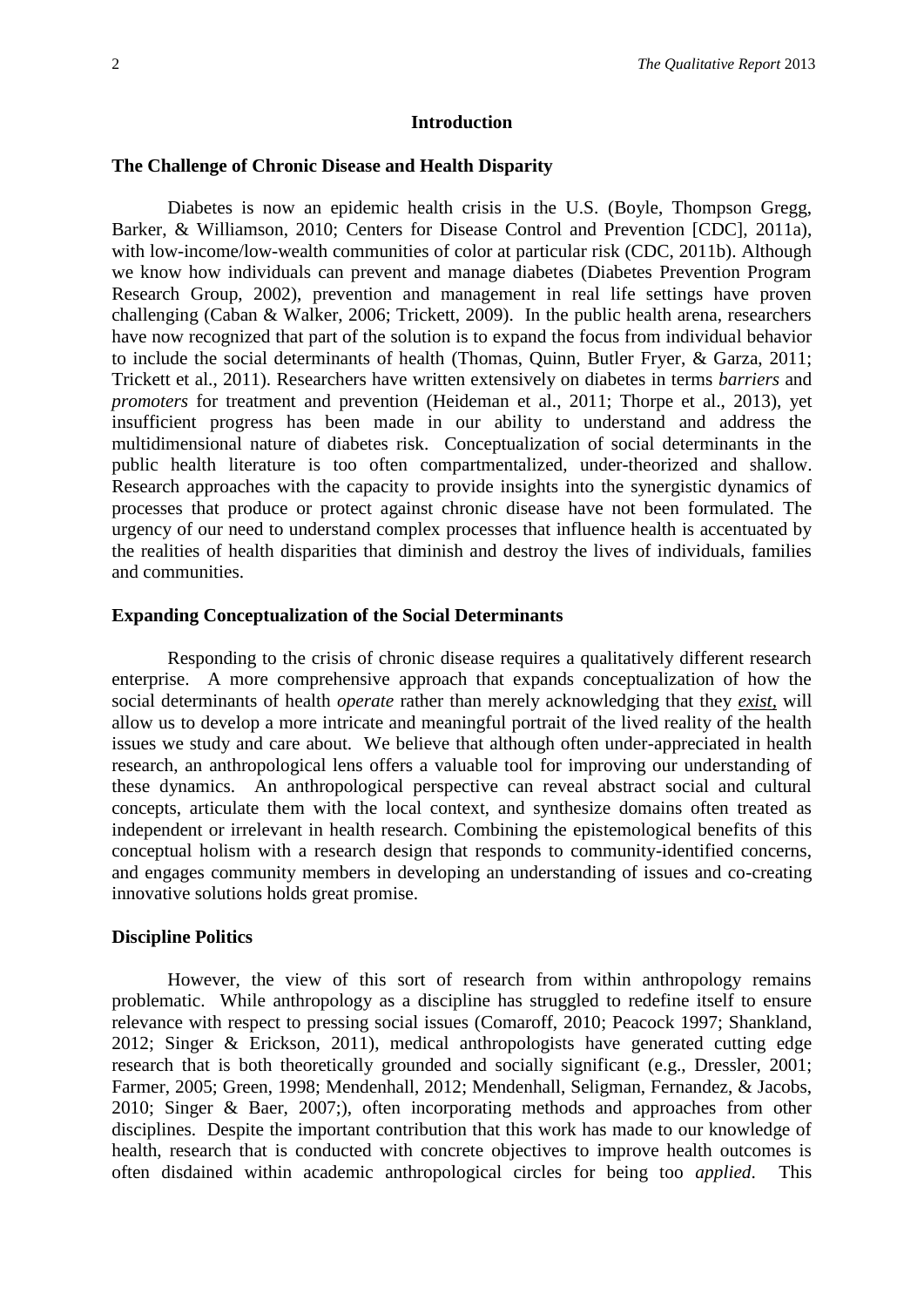perspective is epitomized by the experience of a colleague who was accused by other anthropologists of "going over to the dark side" because she was involved in a research project that involved a health promotion intervention. At the same time, rather ironically, despite moves to incorporate basic social and cultural dynamics as a focus in health research (e.g., [http://oppnet.nih.gov/about-mission.asp\)](http://oppnet.nih.gov/about-mission.asp) and extensive discussion of the need for more qualitative data (*e.g.,* Brinkman, 2012; Edwards, 2012), it remains challenging to convince funders and reviewers to provide support for research using anthropological approaches which are seen by mainstream public health institutions as too "fuzzy" to be "real science."

# **Modeling an Integrated Approach**

In a primarily Hispanic, immigrant community in Albuquerque, New Mexico, where residents are concerned about diabetes and interested in figuring out how to prevent it, we conducted a study that pursues an approach that integrates an anthropological lens with a community engaged research design. Below we present our findings and discuss our experience with conducting this study. We believe that the research presented here offers a model for culturally situated and contextually relevant *scientific* research. This model achieves the objectives and goals of both public health and anthropology while providing valuable insights and mechanisms for addressing health disparity such as that which exists in relation to diabetes among Hispanic immigrants in New Mexico. Such an approach has implications for how research projects are designed and contributes to our ability to conceptualize social determinants more broadly. Insights from this material have relevance for both disciplines.

#### **Literature Review**

#### **Diabetes and Health Disparity**

About 25.8 million children and adults, or about 8.3% of the population of the United States have type II diabetes (CDC, 2011a). However, the risk of diabetes is not uniform. Individuals from racial and ethnic minority populations are disproportionately affected by diabetes and its consequences (CDC, 2011a, 2011b). A significant disparity exists in relation to diabetes outcomes between populations of color and non-Hispanic whites. For example, the prevalence of diabetes among Hispanics is almost twice that of non-Hispanic whites (9.8% vs. 5%) (CDC, 2011b; National Diabetes Education Program, 2011). Moreover, Hispanics are 50% more likely to die from diabetes-related health consequences than non-Hispanic whites (CDC, n.d.; Office of Minority Health, 2010). In Albuquerque, New Mexico where we conducted the research for this article, diabetes is the sixth leading cause of mortality (New Mexico Department of Health, 2009). In the Hispanic immigrant community where data for this article was gathered, our preliminary research suggests that the prevalence of diabetes and pre-diabetes may be as high as 56% (Mishra et al., 2012).

#### **The Challenge of Prevention**

These data are particularly disturbing because there are evidence-based guidelines for preventing or delaying diabetes among individuals at high risk for developing the disease. People can reduce their risk for or avoid developing diabetes through regular physical activity and consuming a low fat and low calorie diet (Diabetes Prevention Program Research Group, 2002). However, evidence-based interventions have not been effectively translated into widespread practice, especially among culturally diverse populations. Designing diabetes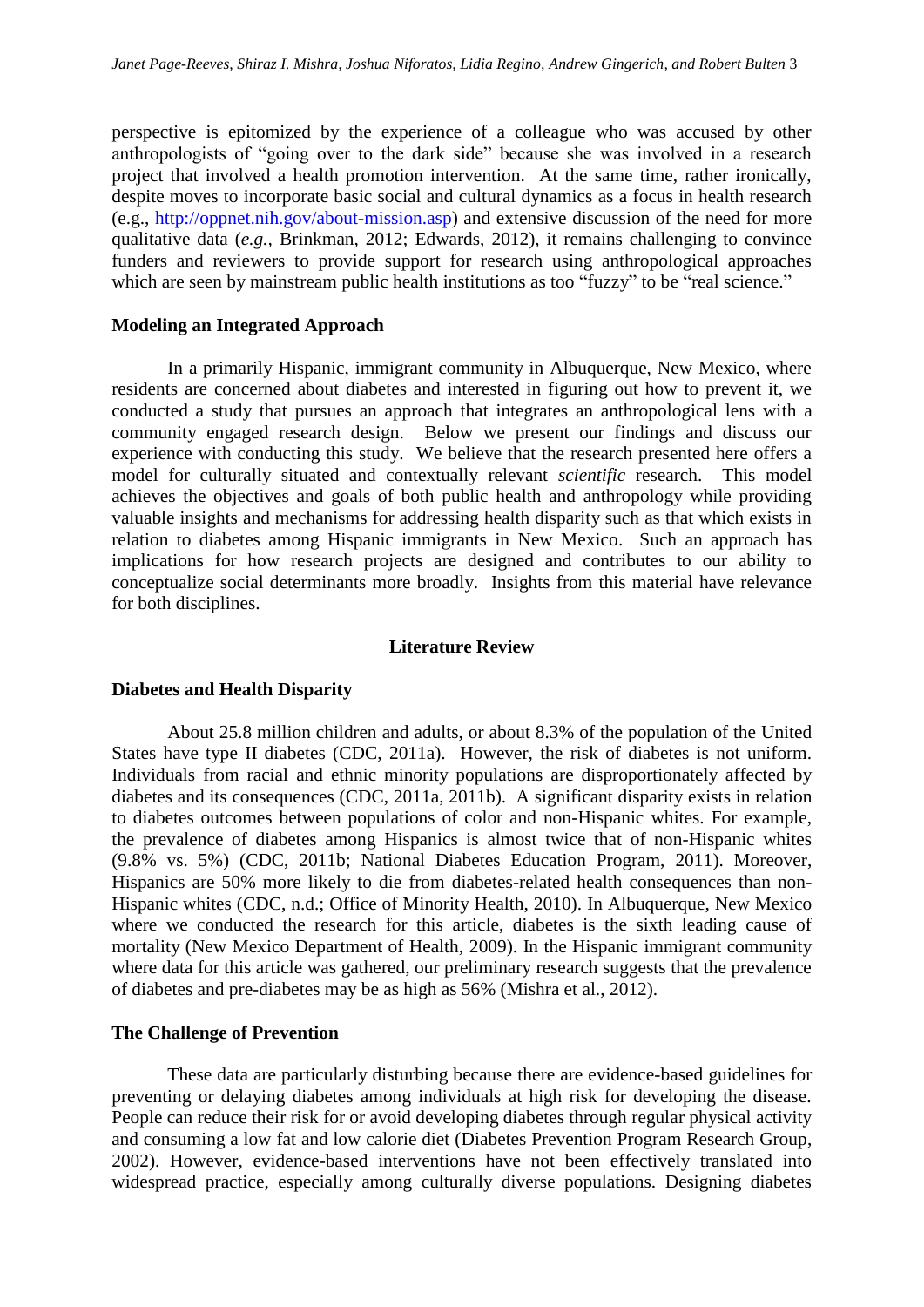prevention interventions for use in communities is challenging because it requires understanding specific community dynamics to which researchers are rarely privy, and incorporating cultural constructs more centrally than commonly employed in research design (Frolich & Potvin, 2010; Trickett, 2009). Even more complicated is successfully implementing an initiative in a community where health disparities are greatest. The nexus of social, economic, and racial inequality associated with health disparities creates multiple, simultaneous pressures that make it difficult for prevention to be a meaningful part of people's lives (Caban & Walker, 2006; Cabassa, Hansen, Palinkas, & Ell, 2008; Mendenhall et al., 2010).

The dilemma entailed in developing effective prevention programs for use in communities, especially communities affected by disparities, exists not only in relation to diabetes, but is a central challenge for community health promotion work in general. To overcome this challenge, the public health paradigm is currently shifting to accommodate innovative approaches for understanding community perspectives and for designing and implementing interventions (Trickett et. al., 2011). Although not everyone is yet on board with the emerging paradigm, accepted approaches are giving way to new concerns with complexity and intersectionality in health disparities research (Burkner, 2012; McCall, 2007; Rogers & Kelly, 2011; Schulz & Mullings, 2005; Thomas, et al, 2011; Viruell-Fuentes, Miranda & Abdulrahim, 2012; Williams & Sternthal, 2010; Winkler & Degele, 2011). As Frolich and Potvin (2010) suggest, we need interventions that address the way that social practices are produced if we are to get beyond the lukewarm results of prevention interventions in communities to have a meaningful impact on reducing disparities. To get there, we need different approaches, different methods and a different epistemological understanding of the problems we purport to address. Qualitative, nuanced, in-depth study that engages members of the community to participate in the research has been identified in the literature as a strategy with promise for obtaining richer perspectives on community health issues and for designing interventions with a higher likelihood of success (Mcintyre, 1997; Trickett et. al., 2011; Williams, 2003). Yet in health research, "qualitative" is primarily understood as a set of methods rather than as a distinct research enterprise (Lambert & McKevitt 2002; Morse, 2006; Wuest 2011). We believe that this lapse contributes to a continuing lack of understanding of basic social, cultural and behavioral processes that require a different lens.

Anthropological perspectives and approaches have been suggested as one avenue for examining these dimensions of health (Bandyopadhyay, 2011; Campbell, 2010; Krumeich, Weijts, Reddy, & Meijer-Weitz, 2001; Lambert & McKevilt, 2002;). Ferzacca (2012) and Smith-Morris, Morales-Campos, Alvarez, and Turner (2013) believe that anthropology is particularly well suited for analyzing the complex dynamics of diabetes. However, although the anthropological literature on diabetes is extensive and dynamic (Ferzacca, 2012), anthropological perspectives are often under-appreciated or mis-used in mainstream health research (Krumeich et al., 2001; Lambert & McKevitt, 2002). For example, anthropologists have explored health beliefs and conceptual models of illness, demonstrating how differences in the way that providers and patients or distinct population groups understand the etiology and progression of diabetes significantly impact both prevention and management of the disease (Mercado-Martinez & Ramos-Herrera, 2002; Schoenberg, Drew, Palo Stoller, & Kart, 2005; Weller et al., 2012). Yet mainstream health research has tended to adopt these insights through a "health behavior" framework that can exaggerate individual "agency" while overlooking or ignoring the extent to which culturally based models for understanding and dealing with disease are contextual (Clark, Vincent, Zimmer, & Sanchez, 2009). Individual explanatory models of health must be seen as "situated in a structural lifework"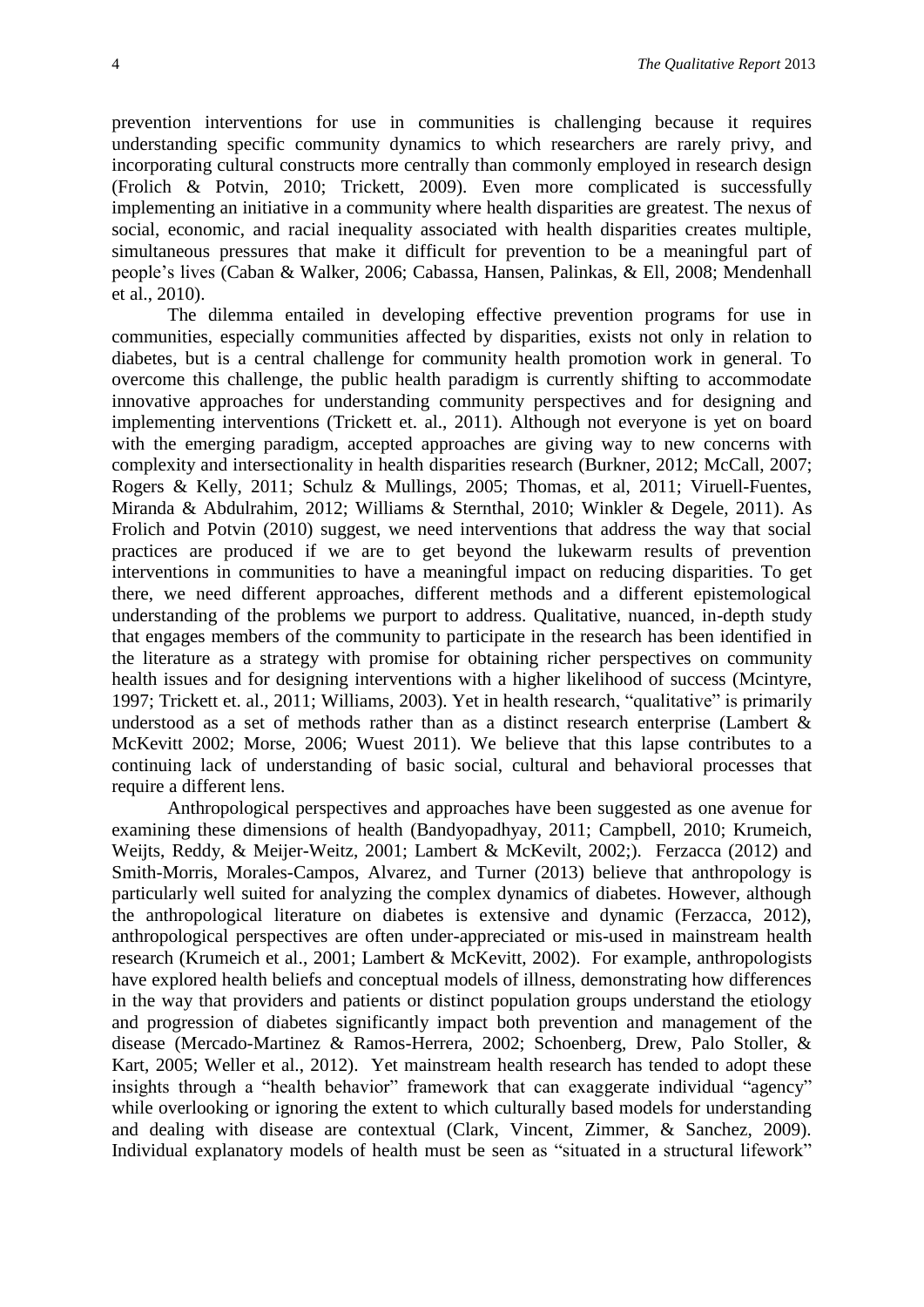that influences what people believe and how they see the world (p. 384). What is lacking is a conceptual framework for making this connection.

Similarly, anthropological studies have shown how core cultural values and concepts influence these dynamics and processes (Flores, 2000; Mendenhall et al., 2010; Marin & Marin, 1991; Mendenhall, 2012; Sabogal, Gerardo, Otero-Sabogal, Vanoss Marin, & Perez-Stable, 1987). The idea that culture influences health has been accepted by the broader health research community, yet the tendency has been to "bundle" cultural constructs or to use them as proxies for understanding the health behavior of populations that only superficially represent a coherent grouping (Smith Morris et al., 2012). Diabetes health among Hispanics is often interpreted using a framework that emphasizes cultural constructs identified by anthropologists as core cultural values, including: *familismo*, a high value placed on relations within the extended family (Anderson, et al., 1998; Flores, 2000); *simpatico*, a high value placed on maintaining pleasant social relations and avoiding conflict (Marin & Marin, 1991; Flores, 2000); and *reciprocidad*, the importance given to balancing the acts of giving and receiving (Simoni & Perez, 1995). Yet nuanced anthropological insights about the contingent nature of these values and how they are mobilized in individual contexts is often lost in their application in mainstream health research. For example, Smith Morris et al. (2012) show us the importance of the classic anthropological tenet regarding the need to differentiate between expressed ideals and actual behavior in how constructs like *familismo* are deployed. People routinely operate on the basis of multiple, competing values and ideas (*e.g.,* family members are wonderful parts of our lives, family members are a disruptive and meddling part of our lives). This means that we need to consider the context in which values are expressed in order to understand what Hunt, Valenzuela and Pugh (1998) describe as "provoking" factors that influence health outcomes. As Lambert and McKevilt (2002) point out, anthropologists do not assume that cultural concepts and practices are normative or universal. It is incumbent upon the researcher to investigate the context specific nature of social process and "situate" the life of the participant (p. 211).

## **Agency or Structure?**

The importance of context has recently become more apparent in public health discourse. Public health researchers have recognized that the medical model approach to diabetes prevention focusing on individual behavior change is insufficient. Getting individuals to change their behavior is more complicated than merely moving an individual along a continuum of self-efficacy toward healthier decision-making (Prochaska & DiClemente, 1984). People's lives exist within contexts that influence individual behavior and impact their ability to live a healthy lifestyle. The extent to which these contextual influences are structured by institutionalized relations, environments and policies that are external to individual authority is now well-established in the growing literature on the social determinants of health (Braveman, Egerter, & Williams, 2011; Koh et al., 2010). Increasingly, it has been suggested that part of the solution is to move beyond a focus on individual behavior to concentrate on transforming community environments and policies that promote unhealthy behaviors so that the "default" choices that people make will be healthy ones. Not surprisingly, many of the "defaults" in communities affected by disparities tend to be unhealthy ones—a fact that underscores the injustice. This approach is now the mantra of funders, with programs like the CDC's "Putting Prevention to Work" and "Community Transformation," and the Robert Wood Johnson Foundation's "Healthy Communities Grants," that are attempting to create healthier environments and policies that will promote healthy lifestyles. The environmental and policy change approach is now rife in the literature on prevention (Bunnell et al., 2012; Lamichhane et al., 2012).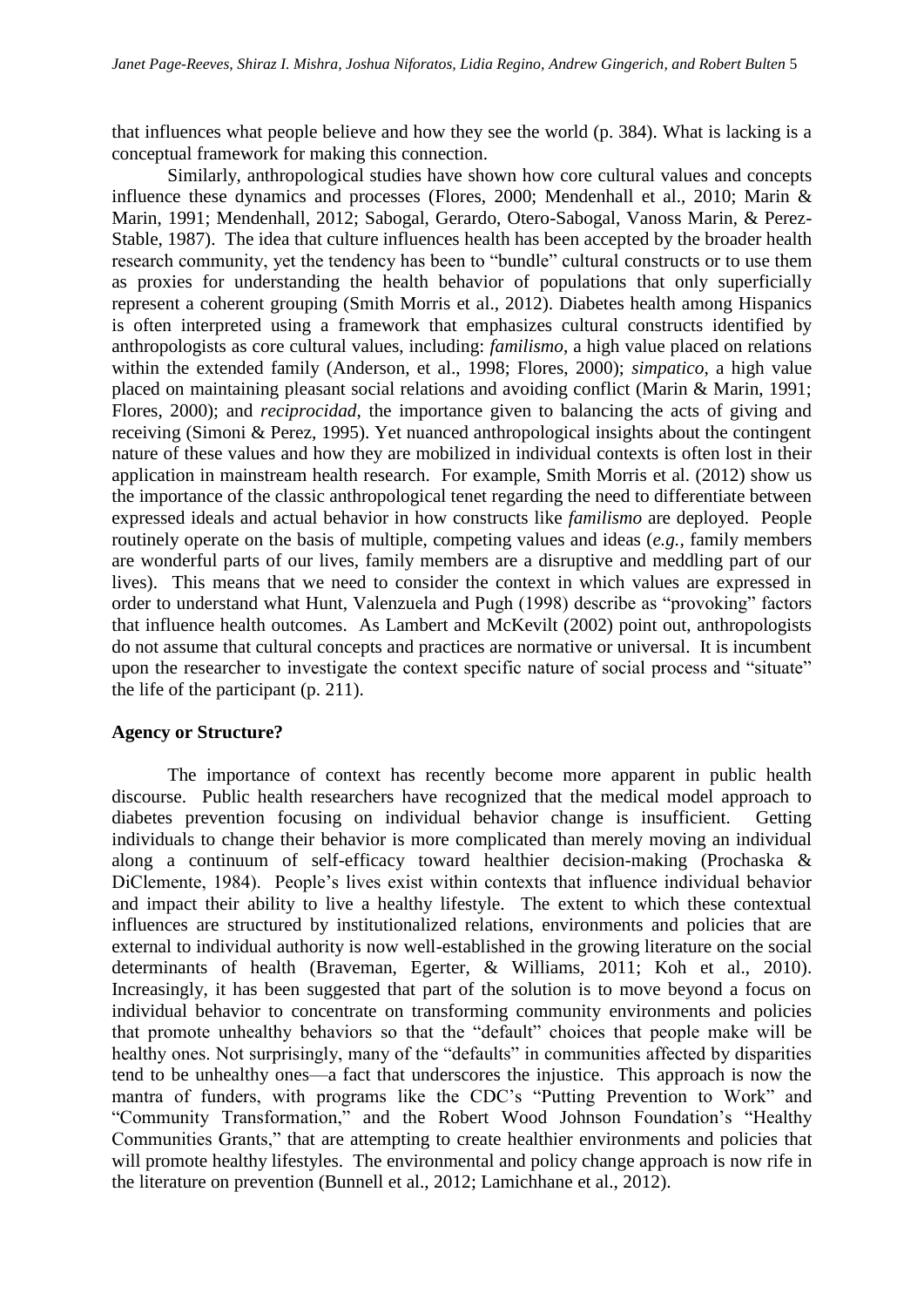This change from a focus on individual behavior to policy/environment is a theoretical improvement to the extent that it better reflects the fact that individuals are embedded in contexts and that their choices are structured by factors and forces over which they have little control. However, although the policy and environmental change approach has great potential, it is apparent that diabetes prevention is not an "either  $-$  or" proposition. Individual choices (*agency*) are made in a context of options limited by environment/policy (*structure*), but the reality of how these work together is much more complicated than merely locating people in a context. The emergent or dialectical nature of health behavior continues to defy definition (Dressler, 2001). Developing a more integrated notion of how social determinants operate that encompasses a broader range of factors has proven to be elusive. Although we might know what the components of a diabetes prevention intervention look like (e.g., improved diet, more physical activity, improved access to physical activity and healthy food, policies to promote healthy eating and active living, and social support), no clear model has been developed for figuring out how to make these things happen on the ground, in concert, and in a manner that is meaningful for people and financially feasible, especially in communities with disparities. We believe that an anthropologically inspired multi-level, multi-dimensional and contextually situated approach that engages community members and gives voice to their ideas and concerns offers the best hope for improving health outcomes.

## **Methods**

#### **Research Design**

Researchers at the University of New Mexico (UNM) collaborated with East Central Ministries (ECM), a nonprofit organization located in the International District (ID) of Albuquerque, on a community-driven and community-engaged study to explore local diabetes-related needs, experiences and perceptions, and to document the prevalence of diabetes. The research team included faculty at the university (Page-Reeves & Mishra), and Graduate Assistants (Niforatos & Gingrich) and individuals associated with ECM (the study coordinator, Regino, and the medical director of ECM's health center, Bulten). ECM has subsequently used our research findings to develop a diabetes prevention initiative that is conceptually framed to account for and leverage local context and culture. The data we report and analyze here are the qualitative component of a larger research study using mixedmethods to investigate dimensions of diabetes in southeast Albuquerque, New Mexico. The qualitative research was led by Page-Reeves.

We collected qualitative data between September and December 2011 through interviews and focus groups. Our broader study also involved a general survey on diabetesrelated needs with 100 community residents that included a HbA1c blood test as a surrogate for the prevalence of diabetes (led by Mishra and implemented by Regino) (Mishra et al., 2012) and mapping and geo-coding of census and health data at the local level (led by Gingrich). In addition, our analysis reflects a level of understanding commonly associated with "participant observation" conducted as part of ethnographic research. Page-Reeves has worked extensively in applied settings on a variety of projects with the Hispanic immigrant community and community organizations in the ID since 2006. Although much of this was *applied* work assisting residents to improve health conditions in the community rather than *research*, an anthropological lens informed her activities and interests in the community. In that sense, although the data collection for this article involved focus groups and interviews as discrete moments of data collection, our interpretations and analyses were informed by the type of expansive, multidimensional vision of the community generally understood to emerge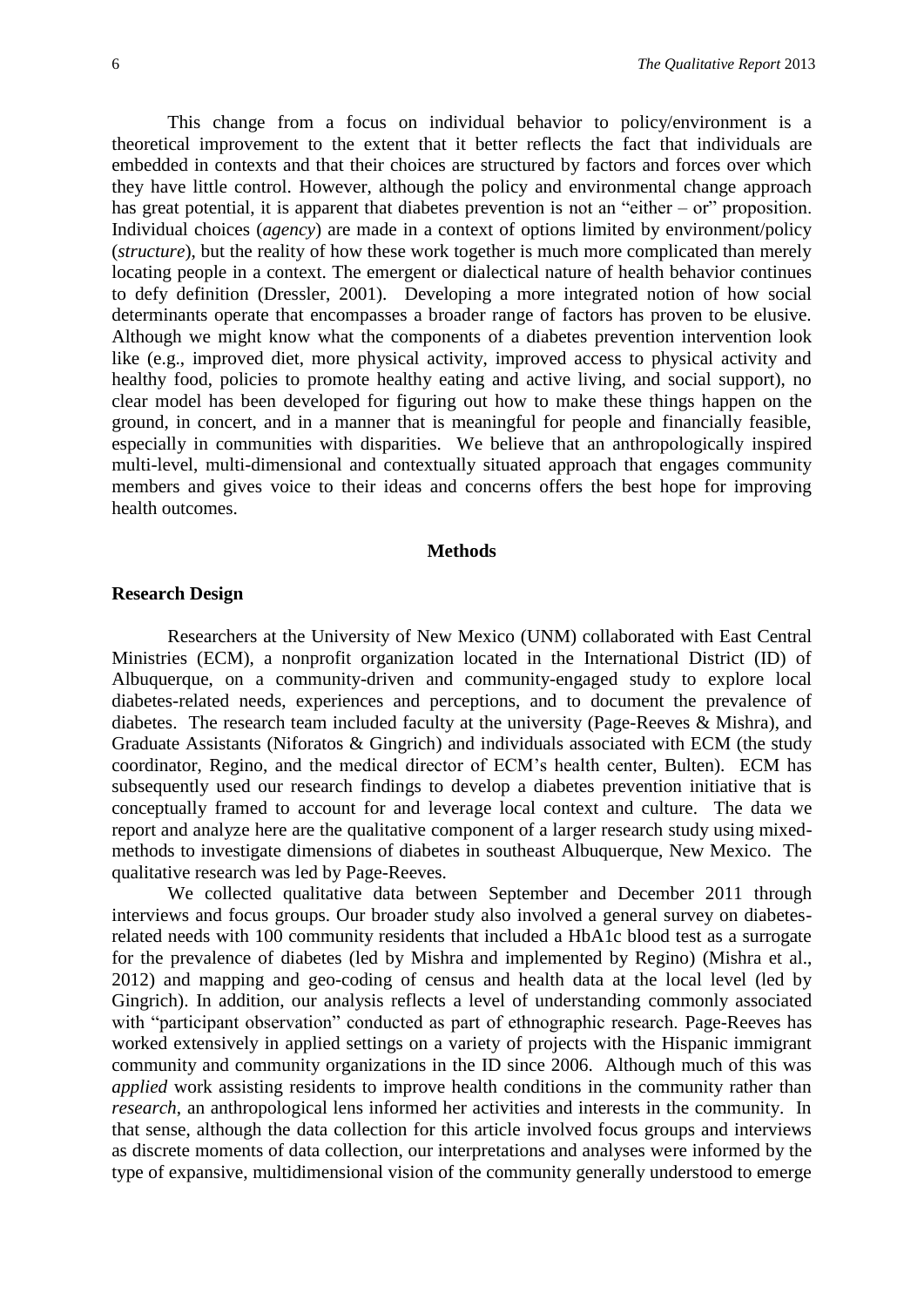from participant observation. In addition, collaboration with ECM (described in more detail below) as a community partner in the research and participation in the research by members of the Community Advisory Committee (CAC; described below) influenced the way data was collected, analyzed and interpreted. Community engagement in this project provided a dimension of cultural consensus, albeit one that is unstructured relative to models that aim to measure cultural consensus (e.g., Weller, 2007). Combining a public health mixed methods model with anthropologically inspired insights and community participation imparted a level of complexity and detail that we believe offers a way to develop meaningful diabetes prevention strategies.

#### **Roles and Relationships: Researchers and Community Partners**

The research for this article is part of a collaborative effort between ECM and its One Hope *Centro de Vida* (Center for Life) Health Center, and researchers at UNM. ECM is a grassroots organization in the ID in southeast Albuquerque with a faith and social justice orientation [\(http://www.eastcentralministries.org\)](http://www.eastcentralministries.org/content.asp?Cus%20tComKey=327941&CategoryKey=495330&pn=Page&DomName=eastcentralministries.org). ECM operates a number of programs and initiatives to assist community members (primarily Hispanic immigrants) with access to health care through One Hope *Centro de Vida* Health Center, and on-site social services, including patient navigation, a food pantry with non-perishable goods and fresh produce, a community garden, and after school tutoring. We were guided by community-driven priorities and used a community-engaged approach in the design, implementation, and dissemination of this research (Montoya & Kent, 2011; Wallerstein & Duran, 2006). The UNM Human Research Protections Office reviewed and approved all aspects of the research protocol, and participants provided signed informed consent prior to taking part in the research study.

In the spring of 2010, as a result of an established relationship between Page-Reeves and ECM, individuals at ECM requested a partnership to develop an initiative to address community concerns that the problem of diabetes is being insufficiently addressed by existing health services and is poorly understood by community members. Because ECM was instrumental in identifying diabetes as a research priority, there was strong community support for and participation in the research from conceptualization to completion. In Spring 2011, Page-Reeves & Mishra collaborated with ECM and community members to develop a grant application for a Community-Engaged Research Project from the Clinical and Translational Science Center (CTSC) at UNM. In March 2011, we received funding to work with ECM and members of the community to gather community input as part of a planning process to collaboratively develop a diabetes prevention intervention. To provide guidance for the planning process, we established a CAC, chaired by the study coordinator (Regino) based at ECM who is a member of the community. The CAC included individuals from the community with diabetes, caregivers of people with diabetes, and a health care professional at One Hope *Centro de Vida* Health Center (Bulten). The CAC actively provided guidance on the overall design of the study, consultation for the development of qualitative and quantitative instruments, input for understanding findings and for conceptualizing next steps, and served as a liaison with the community to disseminate findings.

# **Study Setting**

The International District (ID) in southeast Albuquerque is a neighborhood with many negative social and health indicators, but at the same time, it has unique community assets. In the 1930's, Kirtland Air Force Base was being constructed in the far southeast of Albuquerque. In the area just north of the base, which is today the ID, development occurred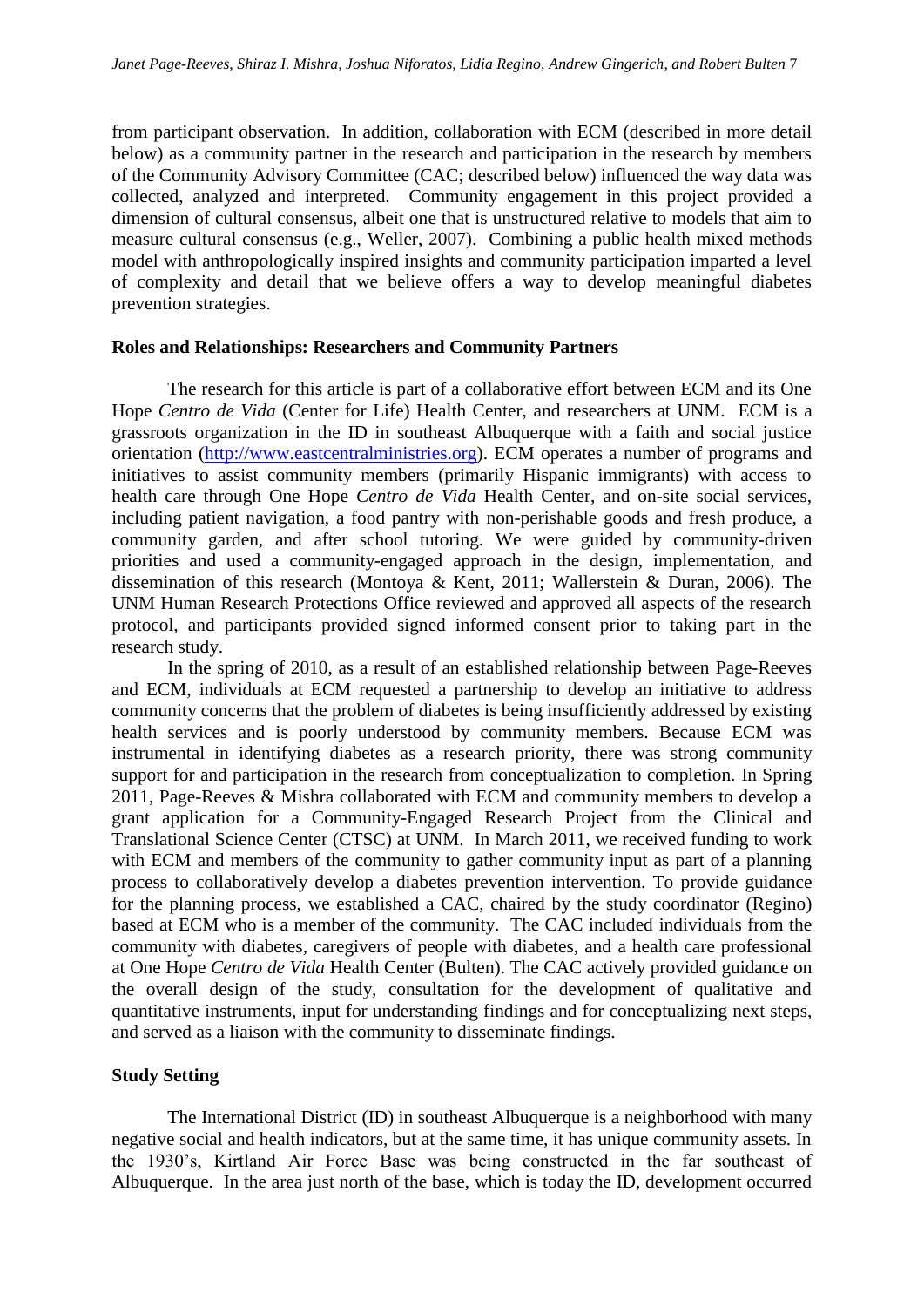and was driven by the need to create housing for workers building facilities on the Base. Subsequently, urban development in the area accelerated along a transportation corridor that was created in the community with the construction of U.S. Highway 66 (Route 66) that cuts through the middle of the ID as Central Avenue. However, the resulting highway-centered economy declined two decades later when the construction of Interstate 40 diverted non-local traffic out of city neighborhoods. In the ID, contemporary neighborhood dynamics reflect this history.

Today, in comparison to the rest of the county, the census tracts comprising the ID have a low median household income, low mean earnings, a high percentage of persons living under the poverty level, a high percentage of households receiving food stamps, and a low level of education attainment (U.S. Census Bureau, 2010). The ID is densely populated, having one of the greatest densities of multi-unit dwellings in the city (U.S. Census Bureau, 2010). It is also a relatively transient community—among the highest in the county for percent of persons with multiple residences in the last year (U.S. Census Bureau, 2010). In addition, there are several negative diabetes-related health outcomes and risk factors associated with residence in the ID. Parts of the ID have very high rates of diabetes-related and heart disease-related deaths (New Mexico Department of Health, Bureau of Vital Records and Health Statistics, 2012) and high rates of diabetic hospitalizations, and diabetic ambulatory hospitalizations (New Mexico Health Policy Commission, 2009). The potential for an increase in these negative outcomes in the future is suggested by above average Body Mass Index (BMI) rates among children in ID elementary schools (Albuquerque Public Schools, 2009). The general social and economic dislocation experienced by residents is disturbingly expressed in the epithet of "the War Zone" commonly used to describe the neighborhood.

While concentration of low-cost housing in an area with little economic opportunity is associated with many negative social dynamics, the abundance of inexpensive housing units has made the ID a destination for immigrants over the previous four decades, creating one of the most culturally and ethnically diverse neighborhoods in the state (Childress, 2009). In the 1970's, thousands of Vietnamese immigrants moved to Albuquerque through the State of New Mexico Indochina Refugee Resettlement Program, mostly settling in the neighborhood that is today the ID (City of Albuquerque, n.d.). Since then, many families have settled in the area from other Asian countries, Africa, and more recently from Latin America. Today census data for tracts comprising the ID indicate that the area has among the highest rates of foreign-born residents in the County (U.S. Census Bureau, 2010). The ID has a very high percentage of Hispanic residents and a very high rate of Spanish speakers who indicated that they speak English "not very well" (U.S. Census Bureau 2010). In the last few years, community-driven efforts have sought to draw positive energy from this cultural and ethnic diversity, culminating in the recent declaration of the area as the city's official 'International District.' The health and social justice work of ECM is situated as part of this process of community revitalization.

# **Data Collection**

To gather the data discussed here, we conducted three focus groups in Spanish involving a total of 18 people, and key community member interviews in English with six individuals. Our method for selecting participants was "purposive" and dynamic (Ellingson, 2011). Regino, the Study Coordinator, recruited focus group participants using a snowball approach through the ECM's social networks. The CAC, the ECM executive director, and the medical director of One Hope *Centro de Vida* Health Center (Bulten) identified "key community members" to participate in interviews and they were recruited by the study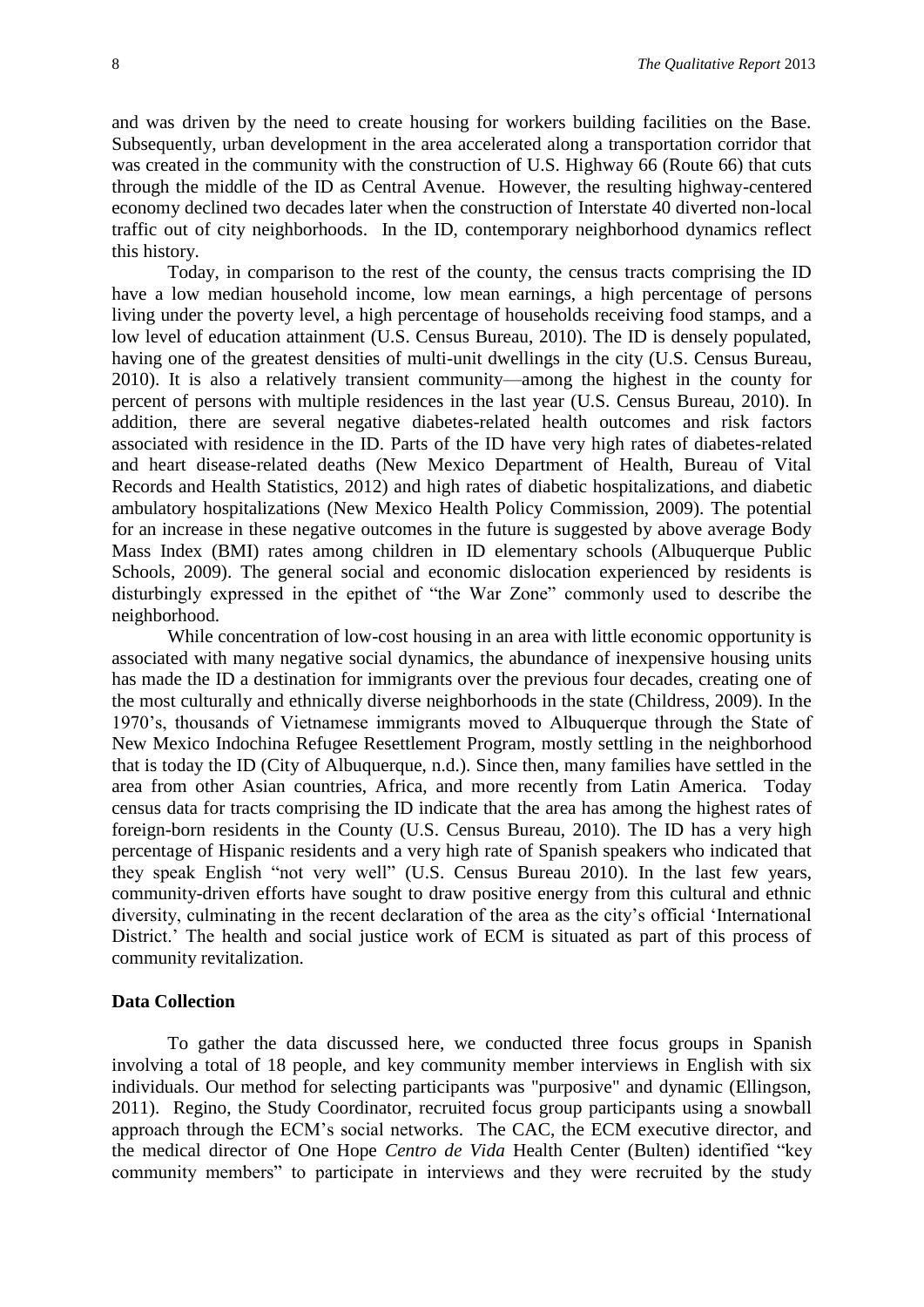coordinator. Regino (a trained and experienced focus group moderator whose first language is Spanish) led the focus groups, assisted by Page-Reeves (an English/Spanish bi-lingual anthropologist). Each focus group was held in two sessions. In the first session, we explored factors impacting diabetes prevention and control; in the second session, we obtained input on strategies for, and the design, content and implementation of interventions to address the burden of diabetes in the community. We used a semi structured question format to allow us to use follow-up inquiry and probes to pursue discussion threads relevant to the research. Niforatos, who is trained in anthropological methods, conducted the six interviews in English with key community members who are bilingual Spanish/English speakers. The interview question format was also semi-structured. Niforatos used follow-up inquiry and prompts to encourage the participant to direct the flow of the conversation with respect to each question. We based the interview questions on the same key areas that guided the development of the focus group questions. The CAC convened periodically to assist in (a) designing the line of inquiry and the questions that would be asked, (b) to review and discuss preliminary data and the data collection process, and (c) to provide input into interpretations of the data. This process provided a voice for community members in the research, strengthened the validity of the analysis, and helped to reduce individual researcher bias.

# **Data Analysis**

We conducted a rigorous, disciplined, empirical analysis of all data following Hammersley's (2008) criteria based on plausibility, credibility and relevance. We used a synthesis of interpretive methods (Creswell, 2011; Creswell, Klassen, Plano Clark, & Smith, 2011) leveraging insights from ethnography (Krumeich et al., 2001; Lambert & McKevitt, 2002; Madden, 2010) and social theory (Dressler, 2001; Giddens, 1984; Winkler & Degele, 2011) to develop a theoretical understanding of our findings. We analyzed the data from focus groups and interviews inductively as one data set using latent structural content analysis with modified grounded theory-based coding (Charmaz, 2011). Page-Reeves and Niforatos reviewed and coded the data. Through consecutive review (2x) of data prior to coding, we identified analytic domains and patterns grounded in the data for understanding people's experience and perception of factors that might affect their risk for diabetes, and for thinking about what can be done to prevent it. Following review and discussion of preliminary analysis with the research team, the study coordinator and a member of the CAC, Page-Reeves and Niforatos identified and coded systematic themes and sub-themes within the domains. To explain patterns within each theme or sub-theme, we analyzed coded data for coherence and developed interpretations. Analysis developed through this process was again further expanded by group discussion with the larger research team. Page-Reeves and Niforatos presented preliminary interpretation of the data to the CAC for discussion and input to deepen and refine the analysis. Final interpretation of the data reflects and incorporates CAC input and ideas.

#### **Dissemination of Results**

Final results from the research were presented by members of the research team including the Regino in individual presentations at a panel we organized for the joint annual conference of the New Mexico Public Health Association and the NM Cares Health Disparities Research Center at UNM. Page-Reeves, Regino, Gingrich, and Niforatos presented findings at a meeting of the International District Healthy Communities Coalition. Findings from all components of the research were developed into a community report (Mishra et al., 2012) that was disseminated locally to assist members of the community with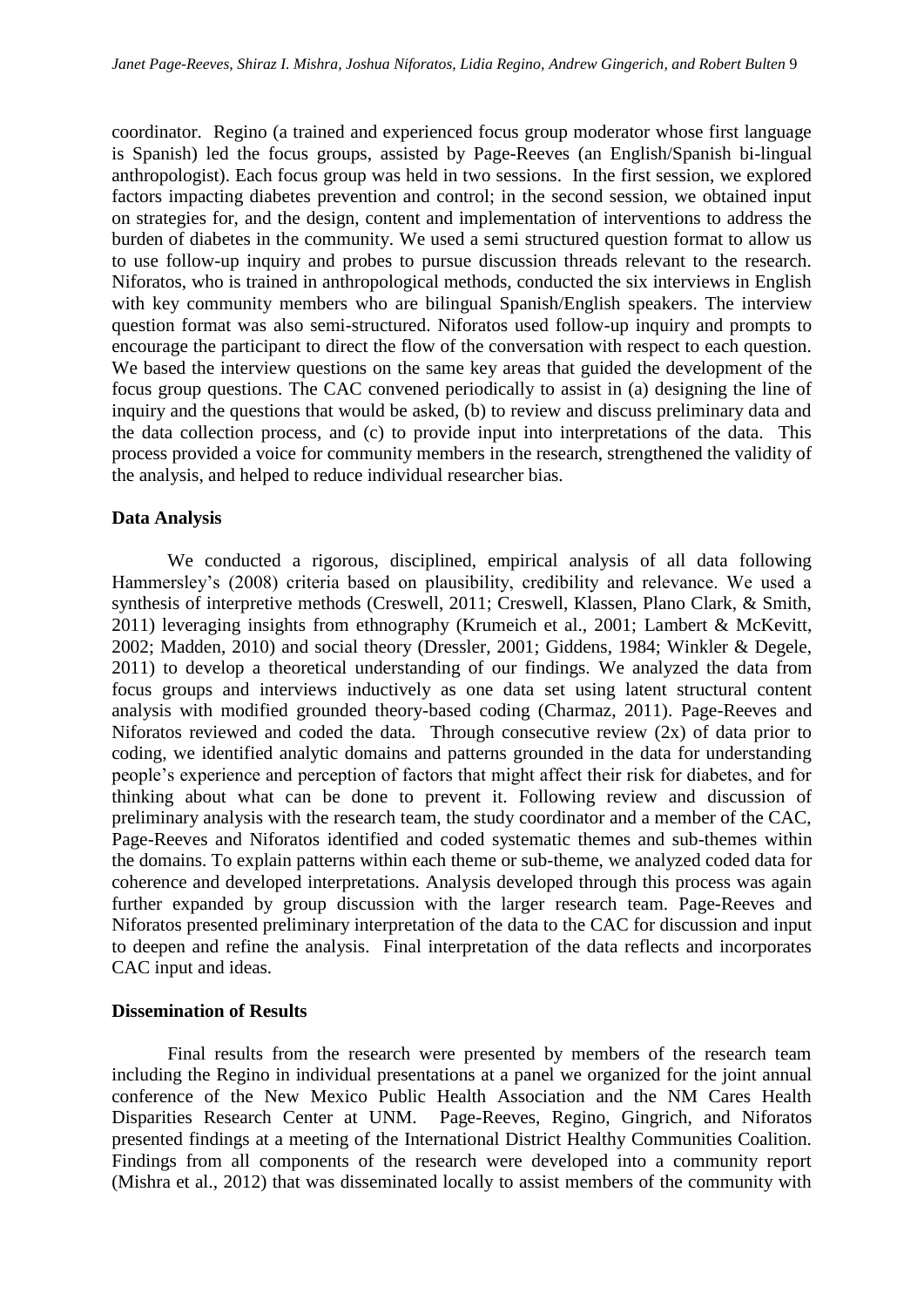understanding the issue of diabetes and to support their efforts to find funding and develop interventions.

#### **Results**

#### **Thematic Domains**

Our analysis revealed opinions or experiences related to two domains. Within the first domain (contextual factors affecting people's ability to live a healthy lifestyle) six themes emerged: (a) Money and expense; (b) Stress and fear; (c) Being physically active is challenging; (d) People eat unhealthy food; (e) Food as social practice; and, (f) People lack information. Within the second domain, people expressed a variety of opinions about and ideas for diabetes prevention. The multi-dimensionality of these data demonstrates the importance of understanding the political economic and cultural context of health behaviors and outcomes (Clark et al., 2009; Lambert & McKevilt, 2002).

# **Domain #1**

# **(1) Money and expense**

Money is a significant factor for people when thinking about healthy lifestyles and diabetes. Most obviously, people discussed the cost of drugs, doctors and treatment for diabetes care and for prevention. Participants indicated that access to health care is difficult if you do not have sufficient financial resources. One participant said, "Because of a lack of money, we can't go to the doctor." Participants reflected on the actual expense involved, which was considered to be high, with comments like, "They admitted me in Emergency and then they charge you for all of that!" and, "They charge you for everything that they give you plus the doctor!" However, most commentary about money actually focused on what happens when you cannot pay. One participant explained how expenses increase because of interest on unpaid balances, saying, "There are companies that do the collection. If you don't pay, the interest keeps rising." More ominously, another said, "They charged me \$40 plus \$100 in Emergency and they just keep sending me bills, and now I am just ignoring them." Participants identified language as a barrier to understanding health care expenses and being aware of costs. Printed bills or other materials that come in the mail are often in English and many people who are monolingual Spanish speakers do not have a way to translate them. One participant said, "If you don't pay, they will send it to collection. But we don't know because they send it in English."

In addition to the high cost of health care, participants also believe that buying food that is "healthy is more expensive," or at least, it "seems more expensive." They perceive whole grain products, fruits and vegetables to cost more than other, less healthy food. One participant said, "I think there is a barrier in terms of money. It is more expensive. A family, when there isn't enough money, will they buy the whole wheat bread that costs more or the white which is cheaper?" Another said, "Our income doesn't allow us to buy healthy food. We have to be able to buy more, enough to allow the family to eat." Participants also identified what they see as unequal access to healthy food in their neighborhood as a result of few places that sell high quality, affordable fresh produce within walking distance, and an overabundance of fast food restaurants and quickie marts in the neighborhood as compared with other areas of the city.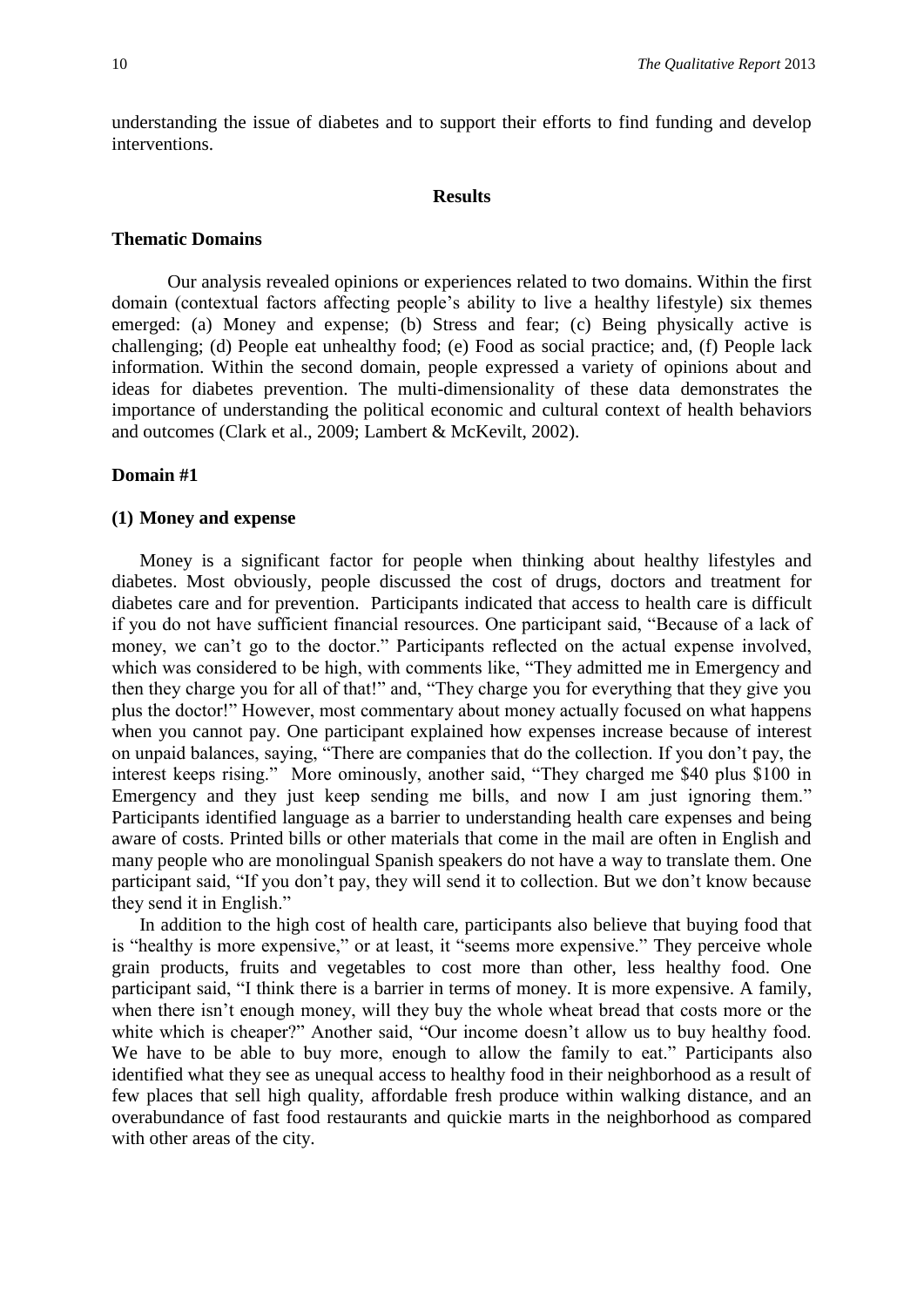# **(2) Stress and fear**

Participants discussed how stress influences behavior and health in the community. They indicated that life in the United States is more stressful than in Mexico, in part because people have to worry about covering many expenses. One participant described how stress affects the lives of people and the entire community saying, stress "is a problem in the community. The clinics are closing or the clinics are full. The people, they all have stress and income is low. This falls over the whole family and over the community. It is a circle." Others discussed how fear is a pervasive dynamic for people in the community. Fear was identified as multidimensional. People are afraid of the potential cost involved with going to the doctor. One participant discussed the extent to which "people are afraid to go to the doctor. They can't afford the bills, can't make the payment. They are scared, afraid." Another said, "These people, even when in the hospital or the waiting room, there's a big sign that says we're not going to discriminate anybody or whatever, but there's the same fear that they will see me and check me and I will have this big bill, thousands of dollars." The fear of financial trouble is exacerbated by the fact that many of the people in the neighborhood are "undocumented." This means that their lives are enveloped in a fear of being discovered. Participants in this study discussed how this fear is connected with people's fear of high medical bills that they might not be able to pay, saying that they "run on fear because of their documentation status. If a bill collector is bugging them, then they fear INS [U.S. Immigration and Naturalization Service] may be looking over the bill collector's or the [hopsital's] shoulder. People are really fearful."

Our data indicate that many people in the neighborhood use "alternative" remedies, traditional healers and herbs. They use these things because they are looking for a way to treat or control their diabetes, because a friend or family member might have suggested it, and because it is often less expensive than prescription drugs and doctor visits. The use of these remedies makes some people fearful of what their doctor will say and they are afraid to mention that they use them. One participant said, "A lot of our community members are afraid to tell their providers that they take tea [alternative medicine] because of problems that have happened in the past. People don't know, so they are afraid."

For many, the diagnosis of diabetes itself causes fear. One participant described the way that people feel when they were told they are diabetic as "just being afraid. They hear the word diabetes, and they think they're dying tomorrow." This multi-dimensionality of fear in the community means that the pervasive fear under which people are living makes the possibility of illness that much more frightening. One participant explained what this means for people, saying,

For poor people in general, they become fatalistic and just say, "this is so complicated, life is so tough anyway," and for people in our community life is tough, and they are living on the edge financially, and there's this fear factor and so on. Life is tough, and now you dump something else on them, like monitoring blood sugar.

(for a more detailed discussion of fear in this context using a structural violence framework, see Page-Reeves et al., 2013)

# **(3) Being physically active is challenging**

The participants recognized that there is a relationship between the neighborhood environment and health. They believe that in Mexico it is still common for people to live in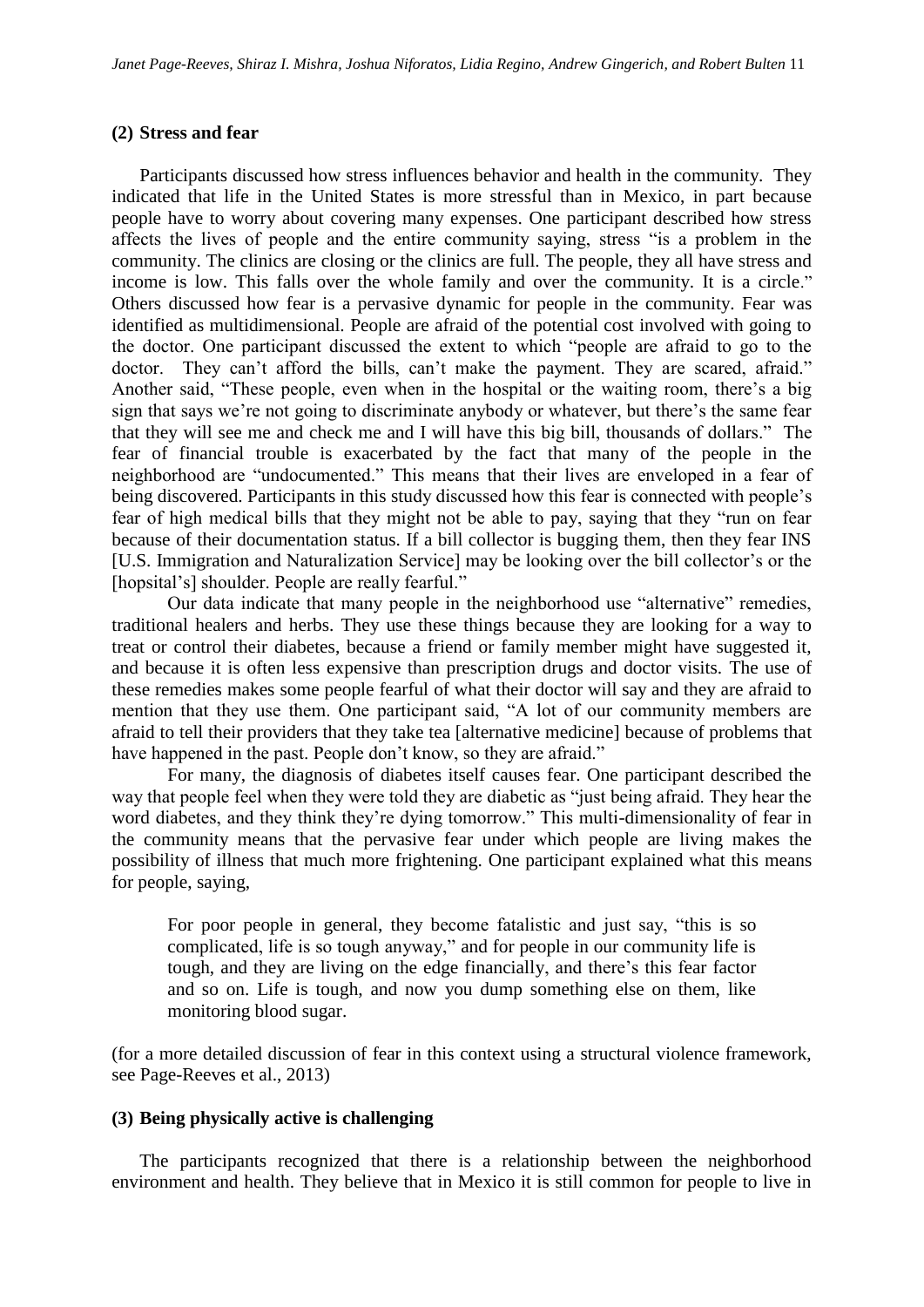places where walking is a part of everyday life, but that in Albuquerque that is not the case. They discussed how in the United States, "it is not the custom to go by foot; everyone goes by car." People laughed about the fact that they tend to try to get the closest parking space when they go to the store so that they will not have to walk a few more steps, or that there are now motorized carts that allow people to ride through Walmart or through the grocery store. They associate these dynamics with a lack of physical activity in their own lives.

Others discussed built environment barriers to being physically active. Badly maintained or poorly designed physical space makes it difficult for people to walk or ride bikes or skateboards. Participants said, sidewalks and roads in the neighborhood are "horrible, whoever designed the city must have had rocks in their heads," and that it is a "physical hazard to walk on the sidewalks in this community." Another said the sidewalks and roads are "awful. They're cracked, they're bumped, they're badly designed. Going running will break your back here."

Although participants expressed concerns about the built environment, they identified neighborhood safety as a greater barrier. Participants indicated that even where the built environment or cultural norms for physical activity are not ideal, people would be able to be more active, if it were not for dangerous conditions in the neighborhood. One participant said, "if people aren't physically active in this community, it's because they don't feel safe. Homeless folks, inebriated folks, people doing drugs, prostitution, it's much more visible here than in other communities." Participants described safety concerns for their children. One participant said, "If I let him out, he finds syringes and condoms. He can't play outside." Another detailed an experience with a "flasher" exposing himself to a group of girls. Others described why it is not safe for anyone to be out, saying, "On my corner, they cut someone's throat," or "Look at this area, they call it the *War Zone*."

Beyond neighborhood barriers, participants acknowledged that being physically active in today's society is challenging in terms of cultural norms that favor driving, and limited time because of work, family schedules and obligations. One participant said, "You just have to force yourself." Others discussed how for people who have diabetes, being physically active is even more challenging because they feel that they "have no energy." Still others believe that many of the people in the community actually are physically active in ways that are not considered "exercise" because they engage in activity through their jobs in construction, restaurants, or cleaning/sanitation.

# **(4) People eat food that is not healthy**

Participants identified the type of food that is commonly eaten by people in the community as contributing to poor health. They expressed strong opinions about the poor quality of the food available in stores because of unhealthy additives and processing, or high levels of fats and sugars. This food was described as "*comida desechable*" [disposable food] or "*la comida chatarra*" [food that is crap]. These foods were contrasted with traditional Mexican foods and cooking techniques that are seen to be more "natural." At the same time, participants tended to believe that "healthy food" does not taste as good. One participant said, "When you look at the side of the menu that is *healthy*, it doesn't look appealing."

Participants also recognized that "traditional" Hispanic cuisine often contains ingredients or requires preparation techniques that do not contribute to a healthy diet, especially when eaten in quantity or on a regular basis. In particular, participants identified the use of lard and the greasiness of many foods, the tendency for people to eat large amounts of carbohydrates at each meal, and the attitude that a heaping plateful of food is considered a *normal* serving size, as contributing to the unhealthy quality of traditional eating habits. Although participants acknowledged that traditional cuisine can be a liability, some of the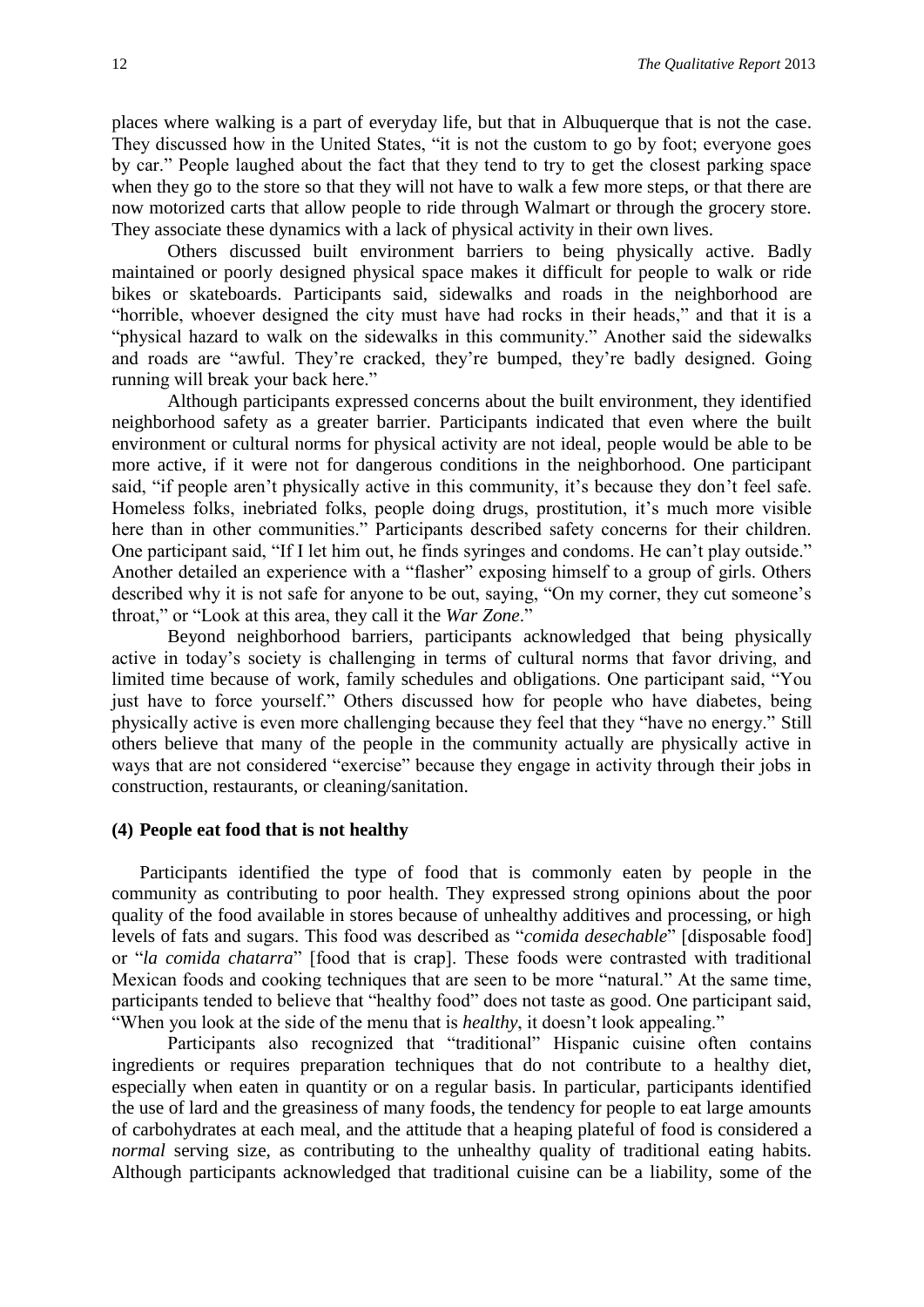most animated discussion within each of the groups occurred when participants described the flavors and components of traditional foods. Participants spoke lovingly and with desire in their voices, describing long lists of dishes that they relish eating. The variety of dishes and the depth in which they were described by participants in the space of a short discussion was actually rather impressive. Because these descriptions were provided in the context of a discussion of diabetes and health, the tone was often apologetic or coy, with people acknowledging that these are foods that they believe that they should not eat, but that they cannot imagine giving them up, regardless of whether they are healthy choices. There was a definite sense that in many cases, it is preferable to eat the food and suffer the health consequences rather than have to give up a beloved dish. One participant who cares for a family member with diabetes said that "he says, if I am going to die, I will die, but it is better to die full." Another participant explained this as, "It is the custom, the style of life." Others framed it as food in Hispanic culture is "*lo principal*" [the principal thing], and that "I think that the food for us Mexicans, the food is part of our identity." In thinking about an intervention to promote healthy eating to prevent diabetes, one participant criticized descriptions of traditional food as unhealthy, saying, "Calling a whole group's cultural food unhealthy creates a huge barrier." He described some of the larger issues of power involved in his experience working with projects or organizations that

insist on serving salads and things which are outside of people's normal experiences, being that they are the funders, there's a power issue. We're here and we disrespect your food. When you do that, you disrespect their culture. When I get forced upon, and they want me to be healthy, it's patronizing, insulting.

# **(5) Eating as social practice**

Data from this study demonstrated the social dynamics involved in the nexus of food and cultural identity. Participants discussed how women family members (e.g., mothers, grandmothers) "*exijan*" [insist] that others eat the food that they prepare, and that not eating is taken as a personal affront by the cook, or that it is common for the person serving the food to say, "*cometelo, no te pasa nada*." [go ahead, eat it, it won't hurt you]. Participants said, "My mother was always cooking and it was important to her that we eat. She felt it as a rejection if we didn't," and, "we are like that. We go to people's places and they offer food. We don't want to say no because the woman will feel bad and in order not to offend her, you don't say anything, you can't say anything negative." Participants described the logic of what happens when someone tries to avoid saying "no" which would risk offending the cook, in that "instead of saying 'no,' people say, 'OK, just a little.'" Participants recognized that many people are struggling to adopt or maintain healthy eating habits, and that this dynamic "affects us negatively. They make us eat more."

Throughout the data, the focus of this commentary remained on the social nature of the act of eating the food. Participants indicated that they eat the food to address the needs of others (for acceptance, for feeling loved, for feeling needed, for feeling appreciated) and that "you sacrifice for them." At the same time, the social nature of the sacrifices that people make around food and eating also had another side that people believed to have a positive influence on health. While they saw it as very difficult for the person making the change to confront social norms and values related to food, eating, and receiving food prepared by others, participants also placed a high value on family members who make lifestyle or personal changes to support other family members required to make a change because of a health problem like diabetes, high blood pressure or cancer. The act of change on the part of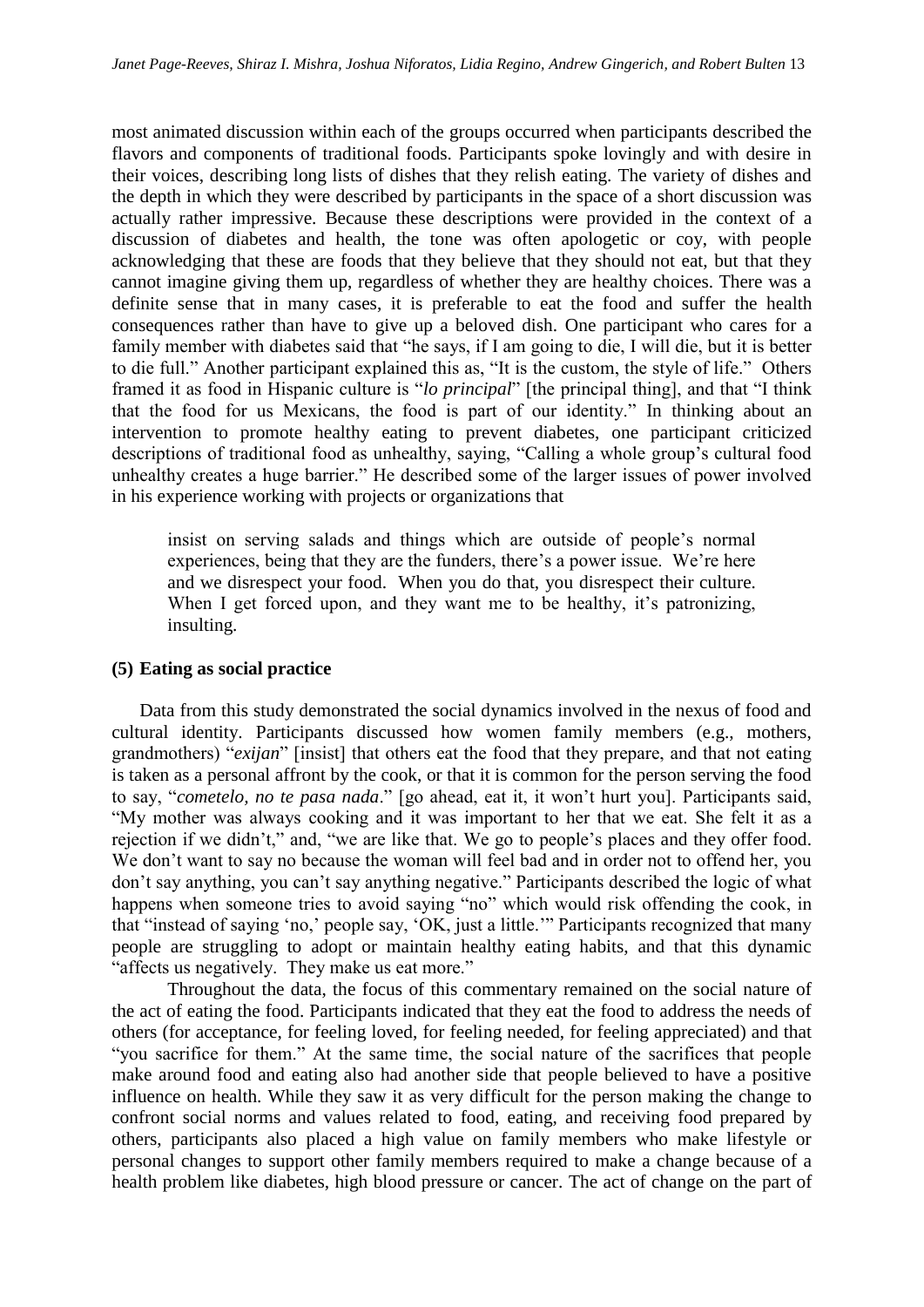family members was construed as "solidarity" with the person who is ill. Participants described examples, such as, "when my uncle had a heart attack, so the whole family changed in order to be in solidarity," "When my uncle had cancer, we had a family meeting to support him. All the men cut their hair in solidarity," and, "Our culture, it is very closed. In my case, we all had to learn to eat in solidarity with him. It was the *negation* of our culture." Another participant said, "We all became vegetarians when my uncle had to eat that. We had to help. I lived that in my family *como un apapacho* [like a doting upon the person or to spoil him]." The idea that in cases involving the family, "we all have to *apapachar* [participate in the doting/spoiling]" was commonly agreed upon by the groups. This type of social solidarity that acts to negate the cultural centrality of food was seen by participants to be particularly strong within Hispanic families, as compared with Anglos. "I think there is more support in Hispanic families….*solidaron* [they act in solidarity]." Although participants recognized that the strength of this bond is different from family to family, they felt that it was important for families to change together and they described how some develop "action plans" to deal with the health needs of family members that require the entire family to make changes. One participant believed that Hispanic culture can be a positive influence for people trying to adopt healthy lifestyles because "we try to change the way to eat or to change our habits and it is especially strong when it is inside the family."

#### **(6) People lack information.**

One of the most common and straightforward themes to emerge from the data for this study was that participants believe that they do not have sufficient information to: (a) know where to purchase healthy, affordable food; (b) know which foods to purchase; (c) know how to prepare healthy meals, especially with respect to culturally appropriate foods; (d) know where they can participate in organized physical activity; and (e) really understand the symptoms of diabetes and the relationship between diet and diabetes. Participants said things like, "*Nos falta mucha informacion* [we really lack a lot of information]," "We don't have information," and, "*No hay informacion* [there isn't any information]." And even more concretely, "That is what I want: information. I want precise information."

# **Domain #2: Strategies for Diabetes Prevention**

When asked what could be done in the neighborhood to prevent diabetes, one of the first things that was mentioned was the idea of having a health fair to provide people with information and possibly have opportunities for free screenings. A number of participants suggested a larger campaign "to inform everyone" with pamphlets would be beneficial. However, there was some sense that these approaches have been tried and are not effective, and that diabetes prevention requires different tactics. One participant said, "pamphlets are a waste of money, and they won't even be able to use it as toilet paper. They try to squish so much information into it, and they don't even make sense. They only work when there's oneon-one information."

The bulk of the discussion about diabetes prevention then focused on strategies for providing people with support in a variety of ways. A principal theme was the idea that social support motivates people and makes it easier for them to make lifestyle changes. Participants said, "A group of support can change the quality of life through acceptance. They can do things together"; it would give "people motivation. If you have *flojera* [laziness] then the group helps"; "*Solitas* [alone], they get scared or sad or bored"; and, "The important thing is to share the experience." In particular, there was a great deal of enthusiasm for the idea of having a variety of culturally situated classes or groups dealing with different themes, but that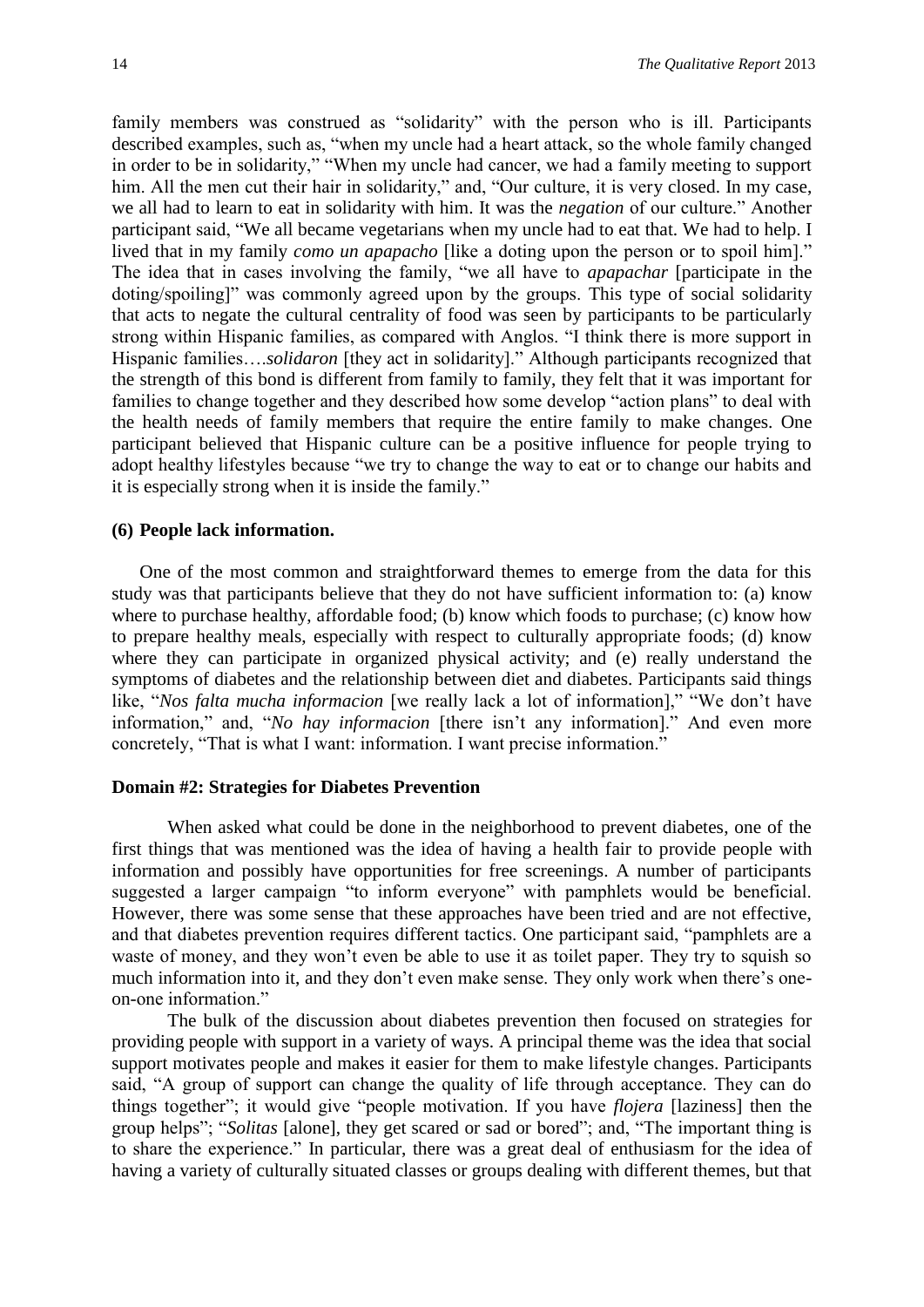"it has to be based on their tastes and values." Examples discussed included: (a) Nutrition and cooking workshops, including how and where to shop for healthy food, how to read labels, and how to adapt traditional recipes to be part of a healthy diet; (b) Exercise classes, with dance and *zumba* being mentioned as especially attractive in Hispanic culture; and (c) Walking groups. Participants described how these events and groups could be a "*conviviencia sana*" [a healthy group experience] to engage families in the process. One participant said, "if their family gets very supportive, it makes it easier. Families here tend to be pretty close-knit. If your family is on board, that's great. If they're resistant, then you're going uphill."

Having "*citas compartidas*" [shared/group appointments] was one suggestion for group support. Most participants thought that having a group appointment facilitated by a provider for education and sharing, together with individual consultation about sugar levels and other personal health issues, would be effective. Participants said, "Everyone would share, like this focus group. One doctor, they would meet in group and then get checked individually," "Each one would feel supported but they would also share individual experiences because not everyone will have the same experience," and, "It should be done in groups; one-on-one when necessary for your specific condition. It takes pressure off providing the program. When there are groups, if one person can't make it others can take over to keep it self-propelled." A *promotora* [community health worker] model was also suggested as a way to "raise consciousness [about diabetes and health] in the community." Participants believe that a promotora-based model would "really work in this community."

#### **Discussion**

The findings from this research demonstrate that a variety of contextual factors make it difficult for people to live a healthy lifestyle. Factors related to low socio-economic status (SES) make it difficult for people to afford health services, buy healthy food and find the time or a safe and appropriate space to be physically active. Neighborhood conditions associated with low SES contribute to this dynamic through the poor quality of the food environment (low quality food and a high number of fast food /quick mart establishments), poor quality and design, and lack of maintenance of the built environment (sidewalks), and the lack of public safety (pedestrian safety and crime). Immigration status issues present a challenge manifest as a pervasive fear that makes it difficult for people to believe that they can seek services and support. Cultural factors also significantly influence the way that people in the community experience the food environment (i.e., food offered at a social event, food preferences and eating habits, and importance/centrality of food in Hispanic culture) and how they perceive the health-related needs of others.

# **Limitations of this Study**

This study was limited by the fact that project funds did not provide sufficient support to allow for more detailed analysis of the data based on differences between participants such as those who have diabetes, those who do not have diabetes and those that are caregivers for people with diabetes. Our findings would also be expanded if we could attribute quotes to individuals based on gender, age or level of education. Because in recording discussions during focus group sessions, we were only able to capture what was said and not who said it, it is not possible to include this information in the presentation of the analysis. However, members of all three groups are represented in the research. Despite these limitations, we believe that our findings provide valuable insights.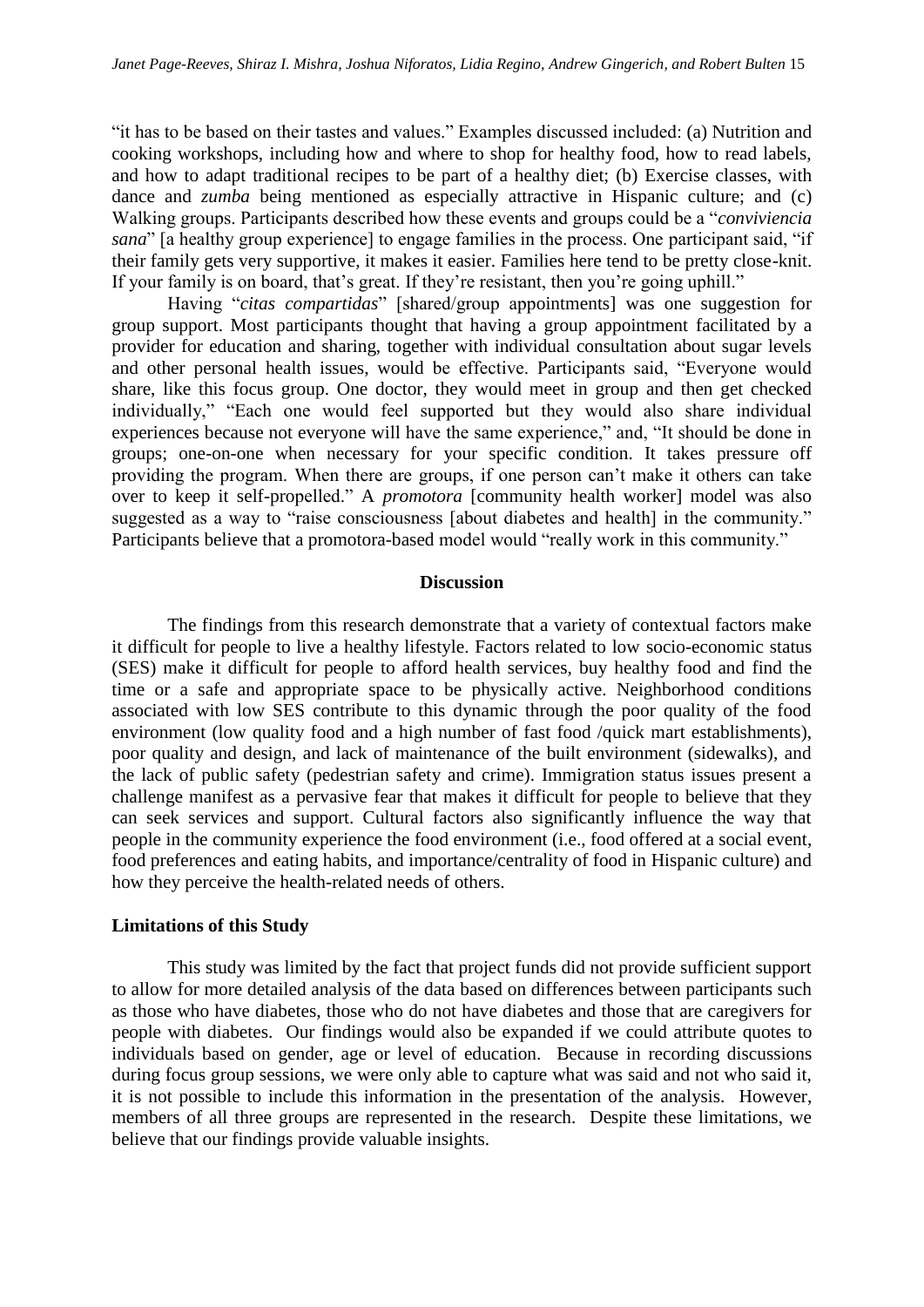#### **Implications for Research Approach**

These findings contribute to a nuanced understanding of local diabetes-related needs, experiences, and perceptions in a Hispanic, immigrant community in Albuquerque. We developed this understanding using an anthropological lens to understand the lived experience of diabetes combined with a process of working collaboratively with community members. Following guidance from recent literature, through our approach we responded to community-determined priorities and engaged community members in developing ideas for solutions. Our community partners at ECM subsequently used findings from this study to inform the planning of a prevention program to reflect the local context and culture (Trickett, 2009). In addition to insights that result from analysis of the data gathered that relate specifically to diabetes and diabetes prevention, research presented here also illustrates nuances in the process of co-developing and co-creating a prevention intervention with members of a community. The experience outlined in this article begins to tell a "story" (Trickett, 2009) that helps us to conceptualize a community-engaged research continuum with the potential to create interventions that will have increased effectiveness and broader impact.

#### **Implications for Theory**

The richness of the data reported here also reinforces the importance of context for understanding health, yet not the one-dimensional conceptualization of context often associated with a socio-ecological model that acknowledges that individuals exist within a context of social determinants without investigating how those social determinants operate. We propose that these data underscore the need to conceptualize social determinants more broadly, more affectively and more dynamically than often considered. Participants in this study indicated that health care costs and neighborhood safety are just as critical to understanding how to prevent diabetes as changing people's individually and culturally based dietary and physical activity habits. These results highlight a need to include, in addition to individual-level factors that are traditionally the focus of public health (e.g., individual behavior and choices, self-image, self-efficacy, and readiness for change) and more innovative structural factors that are currently in vogue (e.g., built environment and policy), an in-depth, qualitative exploration of local context, social environment, and culture, and their interactions and intersectionality, as key factors when considering how to achieve change (Burkner, 2012; Schulz & Mullings, 2005; Trickett, 2009; Viruell-Fuentes et al., 2012; Williams & Sternthal, 2010). How else are we to make sense of the data presented that indicate multidimensionality of people's behavior and the relationship of factors that are not often considered within the health paradigm as related to people's ability to adopt a healthier lifestyle?

The abstract complexity of these data also requires us to have an understanding of the interconnected, dialectical and recursive relationship between individual agency, structure and social practice (Dressler, 2001; Frolich & Potvin, 2010). Dressler (2001) suggests that a unique strength of anthropology is the ability to understand that "meaning resides in collective representations that cannot be entirely reduced to individual perception" (p. 458). The key is not in contrasting opposing dynamics construed as individual agency *versus* the contingencies of structural forces, but in the "intersection of social structure and cultural construction" (p. 462). Our findings dovetail with work by Mulvaney-Dey and Womack (2009) that encourages understanding of these factors as multidimensional and associated with key "identity-constitutive affiliations" (p. 252) that often define individual behavior. They propose that if we can understand these dynamics, it is possible to frame the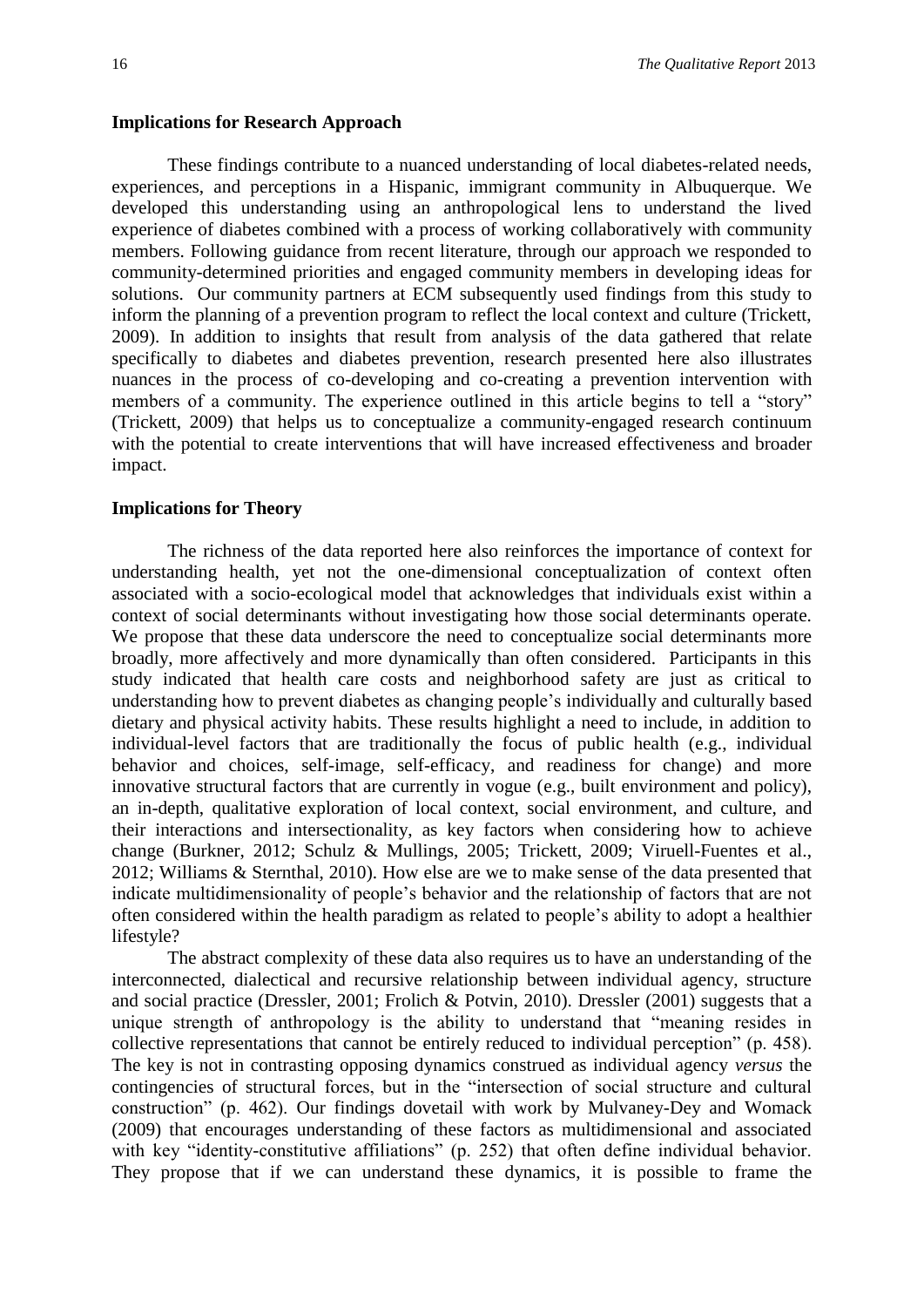development of prevention initiatives to leverage cultural identity, social relationships and the agency of individuals for more positive outcomes. Our data suggest that a focus on cultural assets based in social solidarity and family (while acknowledging limitations presented by the existing political, economic and cultural context) could strengthen any attempt to promote healthy lifestyles and diabetes prevention in the ID. This is the approach now being pursued in a diabetes prevention initiative by our partners at ECM.

# **Conceptualizing Community Interventions**

We believe that the information presented here supports an emerging paradigm that:

- 1. acknowledges the value of anthropological methods and perspectives for understanding the complex and dynamic nature of interventions in communities;
- 2. incorporates an ecological approach in community interventions in a way that builds capacity in the community;
- 3. embraces the importance of collaboration; and
- 4. recognizes the cross-cutting relevance of culture. We conducted this research in a way that contributed a multi-dimensional perspective on the diabetesrelated health challenges faced by the Hispanic immigrant community in southeast Albuquerque.

As Smith Morris et al. (2012) eloquently phrased it, anthropology gives us the tools to consider "the instructive power of less visible or less quantifiable details from such smaller, yet still instructive samples" (p. 3). Our approach also allowed community members (the CAC) and researchers to co-create an environment that fostered engagement and inclusion in a positive way, and developed critical health literacy in the community (Griffith et al., 2008; Wallerstein, Yen, & Syme, 2011). Empowered, critically health literate community members have an increased potential to make positive changes in their community.

# **Implications for Intervention Design**

The anthropologically inspired, co-creational process we followed has allowed ECM to develop and implement a more meaningful and realistic diabetes prevention initiative that is applicable to a *real world* setting by being responsive to community needs, acknowledging limitations of the local built environment and socio-economic realities, contributing to critical health literacy, and using an assets-based approach that identifies community and cultural strengths rather than emphasizing deficits and weaknesses. Following Trickett et al. (2011), rather than "tailoring" (p. 1412) an intervention to the culture, we see culture as a nexus for identifying cultural constructs, symbolic meanings, and "identity-constitutive" affiliations (Mulvaney-Dey & Womack, 2009, p. 252) that can be used to frame evidence-based strategies to diabetes prevention in the community. Based on input from the CAC, the positive cultural dynamics related to social solidarity and family that we identified above have been leveraged by ECM in the employ of diabetes prevention with a high-risk, urban, Hispanic population. Cultural ideals related to the importance of sacrificing for others (framed as *solidarity*) and the value placed on the role that family members can play in supporting lifestyle changes required for health reasons (framed as *apapachando*) are now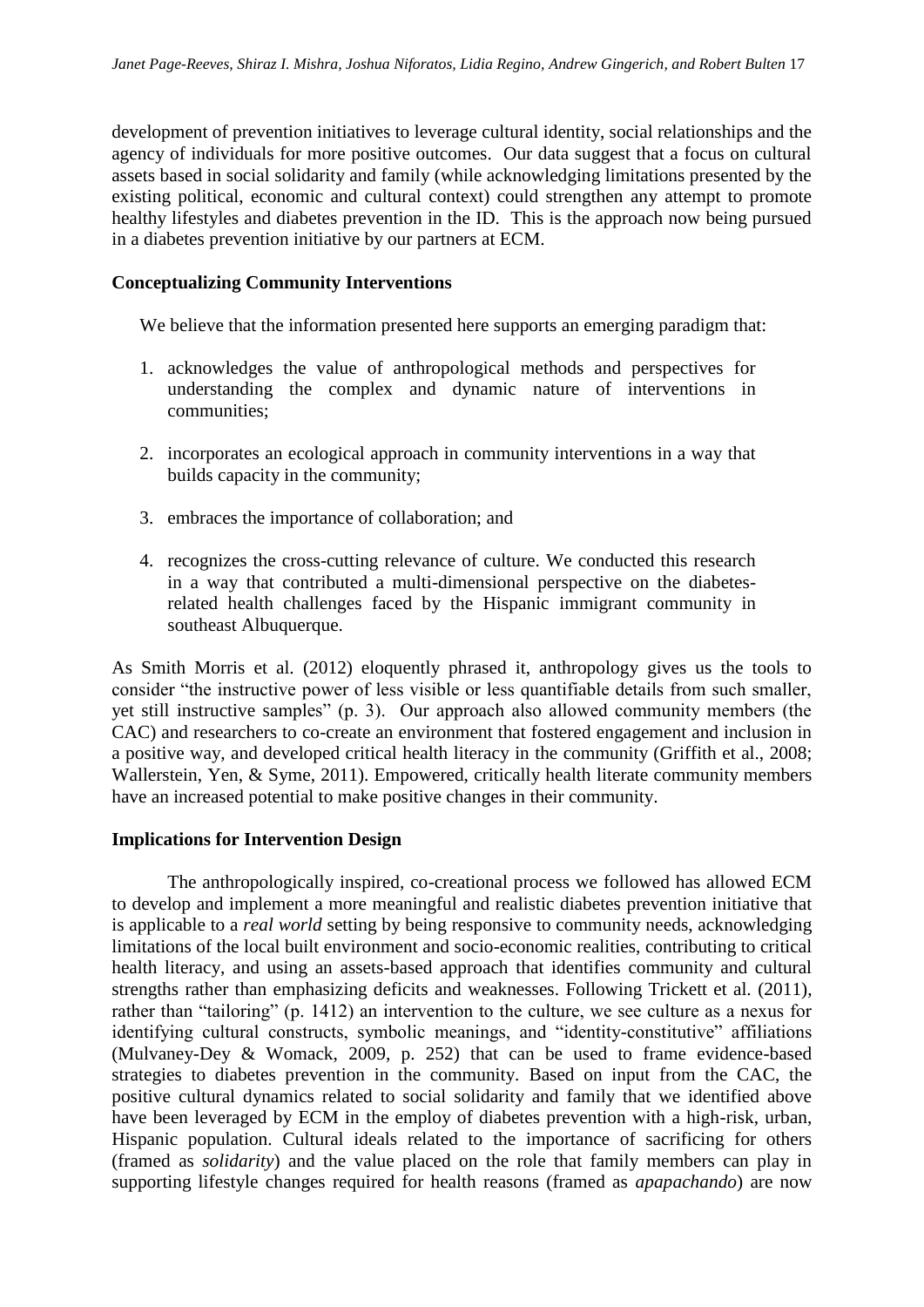being translated into a framework for community diabetes prevention. Such activation of positive cultural values to promote community health also has the potential to, as Mulvaney-Dey and Womack (2009) suggest, create new cultural norms and new identities from which people can derive strength and around which they can mobilize.

## **References**

- Albuquerque Public Schools. (2010). *2008-2009 Healthy Weight Assessment Project*. Unpublished dataset accessed through the Office for Community Assessment & Planning, New Mexico Department of Health.
- Anderson, R., Chelsey, M., Goddard, E., Garca, R., Guzman, R., & Vazquez, F. (1998). Using focus groups to identify diabetes care and education issues for Latinos with diabetes. *The Diabetes Educator, 24,* 618-625.
- Bandyopadhyay, M. (2011). Tackling complexities in understanding the social determinants of health: The contribution of ethnographic research. *BMC Public Health, 11,* S6.
- Boyle, J., Thompson, T., Gregg, E., Barker, L., & Williamson, D. (2010). Projection of the year 2050 burden of diabetes in the U.S. adult population: Dynamic modeling of incidence, mortality, ad prediabetes prevalence. *Population Health Metrics, 8*(29), 1478-7954.
- Braveman, P., Egerter, S., & Williams, D. (2011). The social determinants of health: Coming of age. *Annual Review of Public Health, 32,* 381-398.
- Brinkmann, S. (2012). Qualitative research between craftsmanship and McDonaldization: A keynote address from the 17th Qualitative Health Research Conference. *Qualitative Studies*, *3*, 56-68.
- Bunnell, R., O'Neil, D., Soler, R., Giles, W., Collings, J., Bauer, U., & the Communities Putting Prevention to Work Program Group. (2012). Fifty communities putting prevention to work: Accelerating chronic disease prevention through policy, systems and environmental change*. Journal of Community Health, 37*(5), 1081-1090*.* doi:10.1007/s10900-012-9542-3
- Burkner A. (2012). Intersectionality: How gender studies might inspire the analysis of social inequality among migrants. *Population, Space and Place, 18,* 181-195.
- Caban, A., & Walker, E. (2006). A systematic review of research on culturally relevant issues for Hispanics with diabetes. *The Diabetes Educator, 32,* 584-595.
- Cabassa, L., Hansen, M., Palinkas, L., & Ell, K. (2008). *Azúcar y nervios*: Explanatory models and treatment experiences of Hispanics with diabetes and depression. *Social Science and Medicine, 66,* 2413-2412
- Centers for Disease Control and Prevention. (2011a). National Diabetes Fact Sheet: General Information and National Estimates on Diabetes in the United States, 2011. Retrieved from<http://www.cdc.gov/diabetes/pubs/factsheet11.htm>
- Centers for Disease Control and Prevention. (2011b). Fact Sheet: Prevalence of Diabetes among Hispanics in Six US Geographic Locations. Retrieved from http://www.cdc.gov/diabetes/pubs/factsheets/hispanic.htm
- Centers for Disease Control and Prevention. (n.d.). Fact sheet: Relevance of Diabetes Among Hispanics in Six U.S. Geographic Locations. Retrieved fro[mhttp://www.cdc.gov/diabetes/pubs/pdf/hispanic.pdf](http://www.cdc.gov/diabetes/pubs/pdf/hispanic.pdf)
- Charmaz, K. (2011). Grounded theory methods in social science. In N. Denzin & Y. Lincoln (Eds.), *The Sage handbook of qualitative research* (4th ed., pp. 359-380). Thousand Oaks, CA: Sage Publications.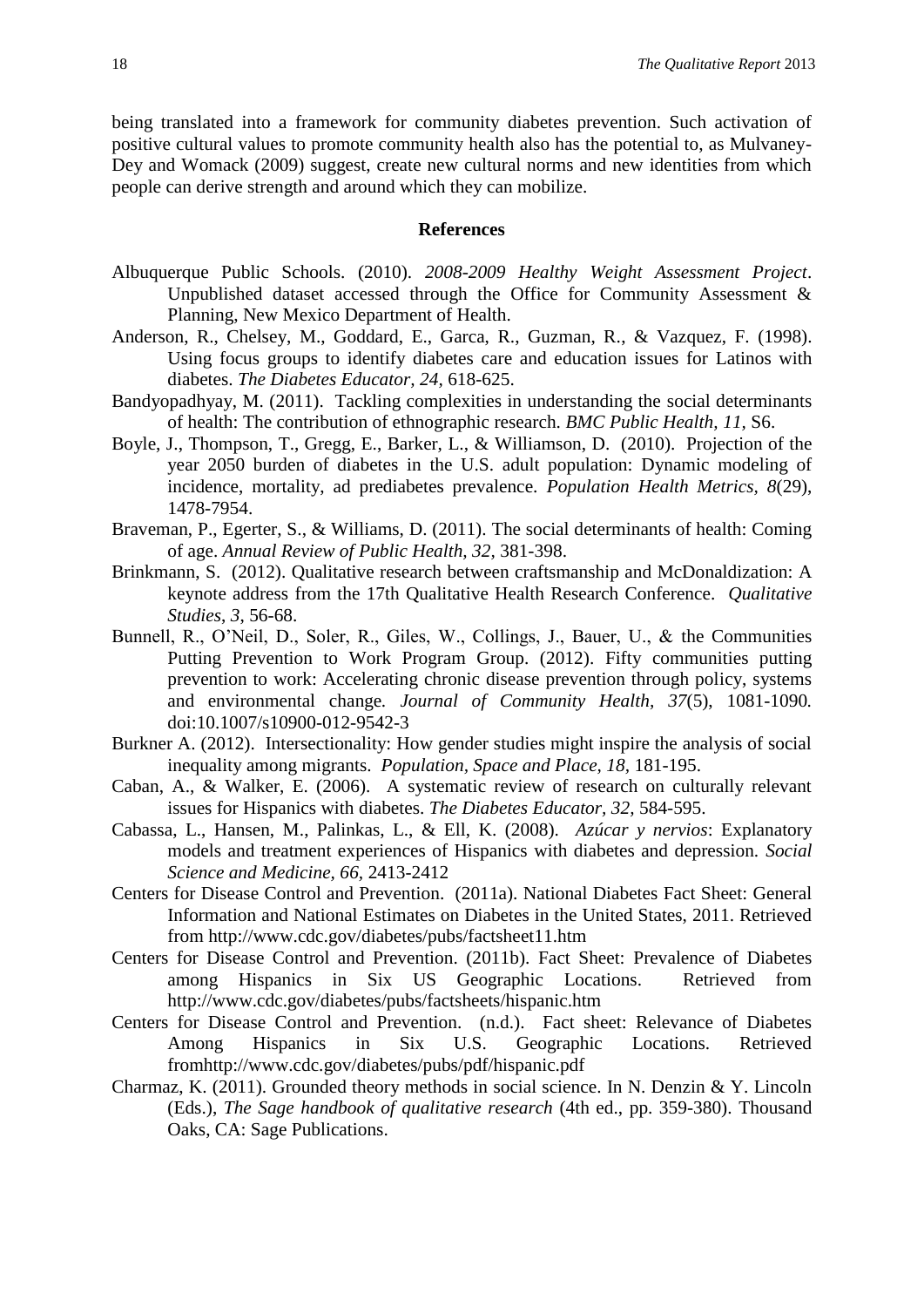- Childress, M. (2009). Say hello to the Albuquerque International District. *The New Mexico Independent*. Retrieved From [http://newmexicoindependent.com/19015/say-hello-to](http://newmexicoindependent.com/19015/say-hello-to-the-albuquerque-international-district)[the-albuquerque-international-district](http://newmexicoindependent.com/19015/say-hello-to-the-albuquerque-international-district)
- City of Albuquerque. (n.d.). Vietnamese Americans. Retrieved from [http://www.cabq.gov/humanrights/public-information-and-education/diversity](http://www.cabq.gov/humanrights/public-information-and-education/diversity-booklets/asian-and-pacific-island-heritage-in-new-mexico/vietnamese-americans)[booklets/asian-and-pacific-island-heritage-in-new-mexico/vietnamese-americans](http://www.cabq.gov/humanrights/public-information-and-education/diversity-booklets/asian-and-pacific-island-heritage-in-new-mexico/vietnamese-americans)
- Clark, L., Vincent, D., Zimmer, L., & Sanchez, J. (2009). Cultural values and political economic contexts of diabetes among low income Mexican Americans. *Journal of Transcultural Nursing, 20,* 382-394.
- Comaroff, J. (2010). The end of anthropology, again: On the future of an in/discipline. *American Anthropologist, 112,* 524–538.
- Creswell, J. (2011). Controversies in mixed methods research. In N. Denzin & Y. Lincoln (Eds.), *The Sage handbook of qualitative research* (4th ed., pp. 269-284). Thousand Oaks, CA: Sage Publications.
- Creswell, J. W., Klassen, A. C., Plano Clark, V. L., & Smith K. C., for the Office of Behavioral & Social Sciences Research. (2011). Best practices for mixed methods research in the health sciences. Retrieved fro[mhttp://obssr.od.nih.gov/mixed\\_methods\\_research](http://obssr.od.nih.gov/mixed_methods_research)
- Diabetes Prevention Program Research Group. (2002). Reduction in the incidence of type 2 diabetes with lifestyle intervention or Metformin. *New England Journal of Medicine, 346,* 393-403.
- Dressler, W. W. (2001). Medical anthropology: Toward a third moment in social science? *Medical Anthropology Quarterly, 15,* 455–465.
- Edwards, N. (2012). Taking action on health inequities: Essential contributions by qualitative researchers. *International Journal of Qualitative Methods, 11,* 61-63.
- Ellingson, L. (2011). Analysis and representation across the continuum. In N. Denzin & Y. Lincoln (Eds.), *The Sage handbook of qualitative research* (4th ed., pp. 595-610). Thousand Oaks, CA: Sage Publications.
- Farmer, P. (2005). *Pathologies of power: Health, human rights, and the new war on the poor*. Berkeley, CA: University of California Press.
- Ferzacca, S. (2012). Diabetes and culture. *Annual Review of Anthropology*, *41,* 411-26.
- Flores, G. (2000). Culture and the patient-physician relationship: Achieving cultural competency in health care. *The Journal of Pediatrics, 136,*1 4-23.
- Frohlich, K., & Potvin, L. (2010). Commentary: Structure or agency? The importance of both for addressing social inequalities in health. *International Journal of Epidemiology, 39,* 378-379.
- Giddens, A. (1984). *The constitution of society: Outline for the theory of structuration.*  Cambridge, UK: Cambridge Polity.
- Green, L. (1998). Lived lives and social suffering: Problems and concerns in medical anthropology. *Medical Anthropology Quarterly, 12,* 3-7.
- Griffith, D. M., Allen, J. O., DeLoney, E. H., Robinson, K., Lewis, E. Y., Campbell, B., … Refschl, T. (2010). Community-based organizational capacity building as a strategy to reduce racial health disparities. *The Journal of Primary Prevention, 31,* 31-39.
- Griffith, D. M., Allen, J. O., Zimmerman, M. A., Morrel-Samuels, S., Reischl, T., Cohen, S., & Campbell, K. (2008). Organizational empowerment in community mobilization to address youth violence. *Journal of Preventive Medicine, 34,* S89-S99.
- Hammersley, M. (2008). *Questioning qualitative inquiry: Critical essays*. London, UK: Sage Publications.
- Heideman, W., Middelkoop, B., Nierkens, V., Stronks, K., Verhoeff, A., van Esch, S., & Snoek, F. (2011). Changing the odds: What do we learn from prevention studies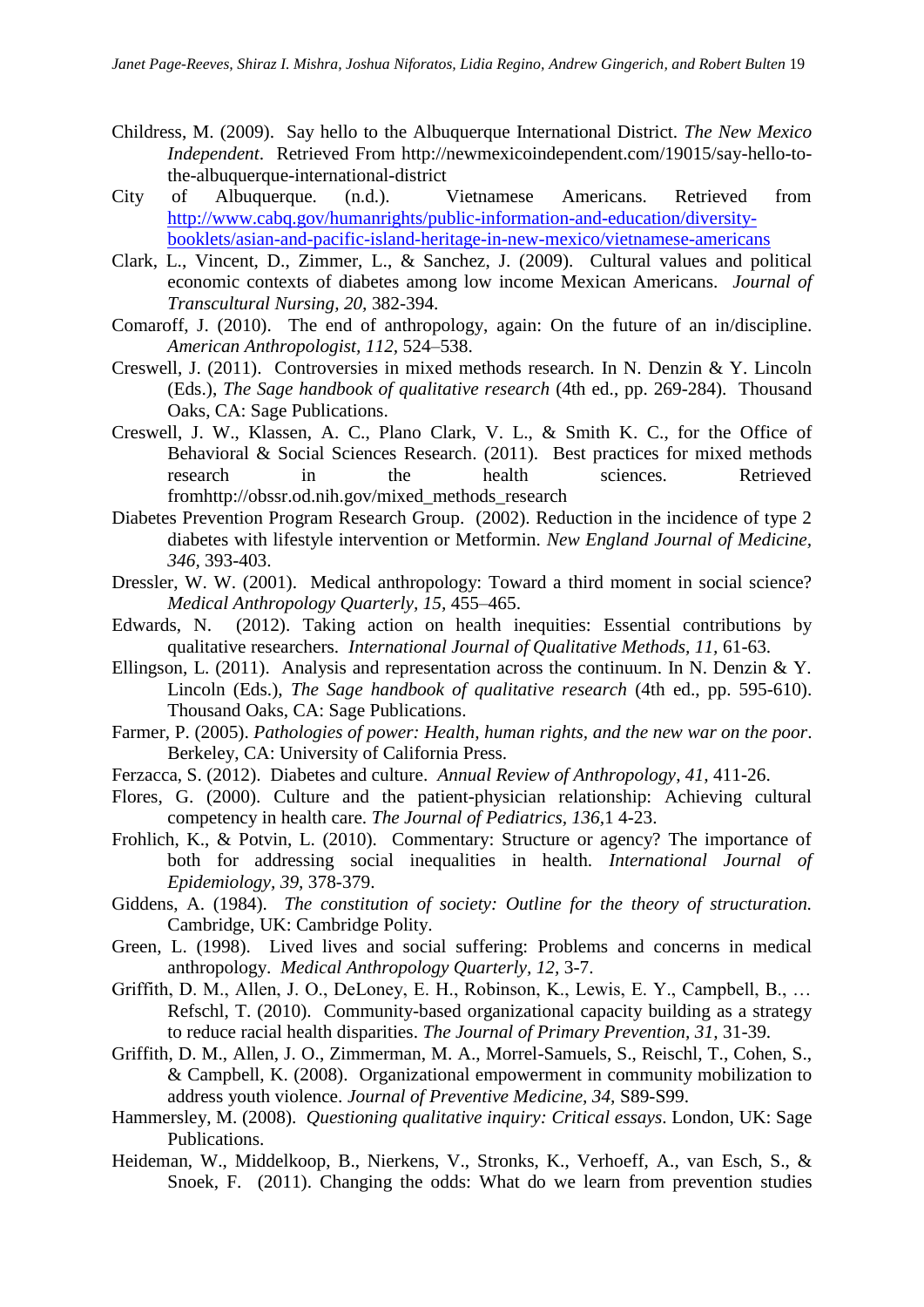targeted at people with a positive family history of type 2 diabetes? *Primary Care Diabetes*, *5*, 215-221.

- Hunt, L, Valenzuela, M., & Pugh, J. (1998). *Porque me toco a mi*? Mexican American diabetes patients' causal stories and their relationship to treatment behaviors. *Social Science and Medicine, 46*(8), 959-969.
- Koh, H., Oppenheimer, S., Massin-Short, S., Emmons, K., Geller, A., & Viswanath, K. (2010). Translating research evidence into practice to reduce health disparities: A social determinants approach. *American Journal of Public Health, 100,* S72-S80.
- Krumeich, A., Weijts, W., Reddy, P., & Meijer-Weitz, A. (2001). The benefits of anthropological approaches for health promotion research and practice. *Health Education Research, 16,* 121-130.
- Lambert, H., & McKevitt, C. (2002). Anthropology in health research: From qualitative methods to multidisciplinarity. *British Journal of Medicine, 325,* 210-213.
- Lamichhane, A. P., Mayer-Davis, E. J., Puett, R., Bottai, M., Porter, D. E., & Liese, A. D. (n.d.). Associations of built food environment with dietary intake among youth with diabetes. *Journal of Nutrition Education and Behavior*, *44*(3), 217-224 doi: 10.1016/j.jneb.2011.08.003
- Macintyre, S. (1997). The Black Report and beyond: What are the issues? *Social Science and Medicine, 44,* 723-745.
- Madden, R. (2010). *Being ethnographic: A guide to the theory and practice of ethnography*. Thousands, CA: Sage Publications.
- Marin, B. V., & Marin, G. (1991). *Research with Hispanic populations*. Newbury Park, CA: Sage.
- McCall, L. (2005). The complexity of intersectionality. *Journal of Women in Culture and Society, 30*(32), 1771-1800.
- Mendenhall, E., Seligman R., Fernandez, A., & Jacobs, E. (2010). Speaking through diabetes: Rethinking the significance of lay discourse on diabetes. *Medical Anthropology Quarterly, 24,* 220-239.
- Mendenhall, E. (2012). *Syndemic suffering: Social distress, depression and diabetes among Mexican immigrant women*. Walnut Creek, CA: Left Coast Press.
- Mercado-Martinez, F., & Ramos-Herrera, I. (2002). Diabetes: The layperson's theories of causality. *Qualitative Health Research, 12*(6), 792-806.
- Mishra, S., Page-Reeves, J., Regino, L., Gingrich, A., Niforatos, J., & Bulten, R. (2012). *Community summary report: Results from a CTSC-funded planning project to develop a diabetes prevention initiative with East Central Ministries*. University of New Mexico Prevention Research Center.
- Morse, J. (2006). Reconceptualizing qualitative inquiry. *Qualitative Health Research, 16,*  415-422.
- Mulvaney-Dey, N., & Womack, C. (2009). Obesity, identity and community: Leveraging social networks for behavior change in public health. *Public Health Ethics, 2,* 250- 260.
- National Diabetes Education Program. (2011). The diabetes epidemic among Hispanics/Latinos. Retrieved from

[http://diabetes.niddk.nih.gov/dm/pubs/hispanicamerican/.](http://diabetes.niddk.nih.gov/dm/pubs/hispanicamerican/)

- New Mexico Department of Health, Bureau of Vital Records and Health Statistics. (2012). Records retrieved from<http://www.vitalrecordsnm.org/>
- New Mexico Health Policy Commission. (2009). 2008 Hospital inpatient discharge data. Retrieved from [http://www.nmhealth.org/hpc/documents/HIDD/HIDD\\_2008.pdf.](http://www.nmhealth.org/hpc/documents/HIDD/HIDD_2008.pdf)
- New Mexico Department of Health. (2009). New Mexico selected health statistics: Annual Report 2009. Retrieved from [http://www.vitalrecordsnm.org/reports/2009\\_AR.pdf](http://www.vitalrecordsnm.org/reports/2009_AR.pdf)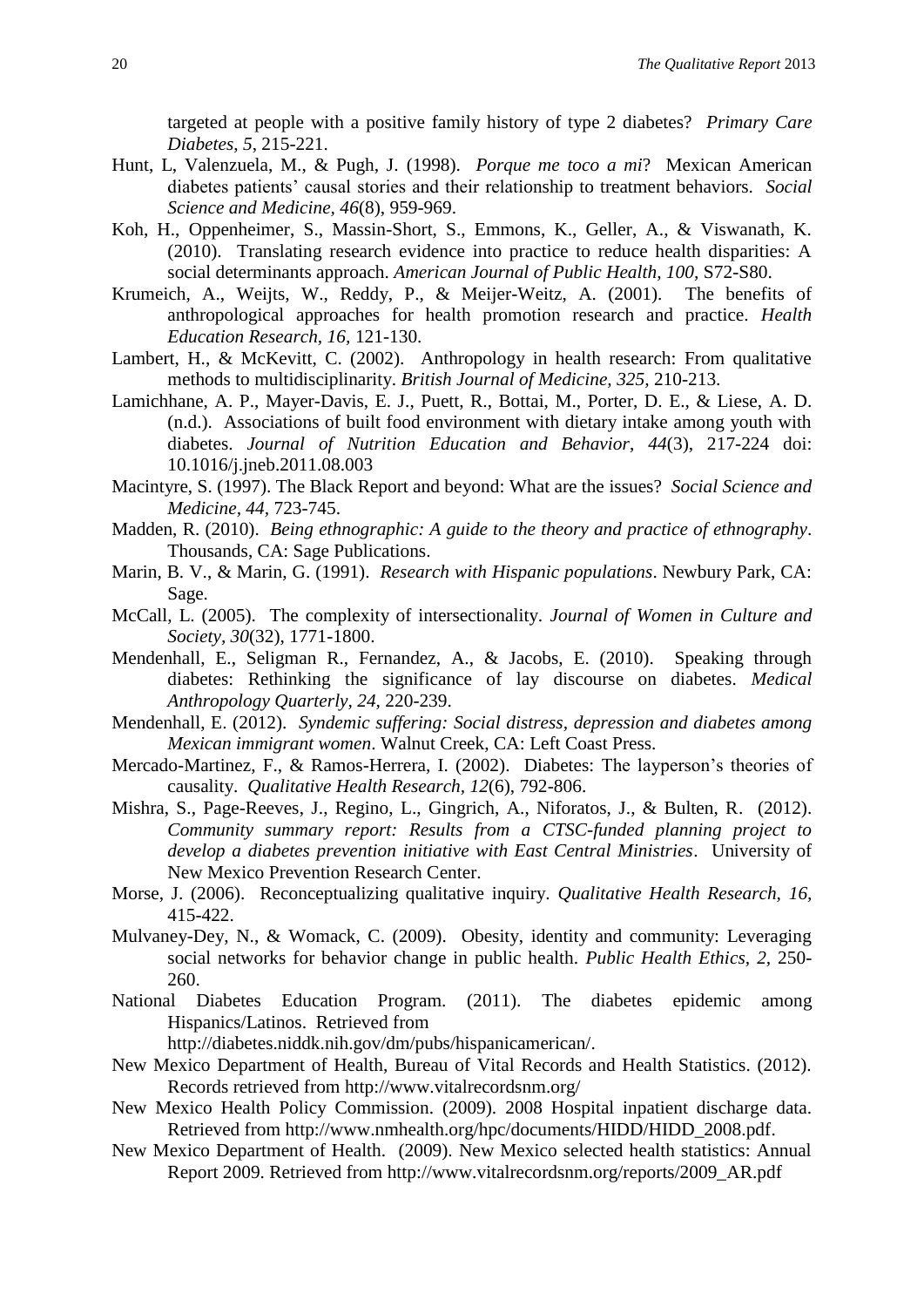- Office of Minority Health. (2010). Diabetes and Hispanic Americans. Retrieved from <http://minorityhealth.hhs.gov/templates/content.aspx?lvl=2&lvlID=54&ID=3324>
- Page-Reeves, J., Niforatos, J., Mishra, S., Regino, L., Gingrich, A., & Bulten, R. (2013). Health disparity and structural violence: How fear undermines health among immigrants at risk for diabetes. *Health Disparities Research and Practice,* 6, *2*, 30- 48.
- Peacock, J. L. (1997). The future of anthropology. *American Anthropologist*, *99,* 9–17.
- Prochaska, J., & DiClemente, O. (1984). *The transtheoretical approach: Towards a systematic eclectic framework.* Homewood, IL: Dow Jones Irwin.
- Rogers, J., & Kelly, U. (2011). Feminist intersectionality: Bringing social justice to health disparities research. *Nursing Ethics, 18,* 397-407.
- Sabogal, F., Gerardo, M., Otero-Sabogal, R., Vanoss Marin, B. & Perez-Stable, E. (1987). Hispanic familism and acculturation: What changes and what doesn't? *Hispanic Journal of Behavioral Sciences*, 9, 397-412.
- Schoenberg, N., Drew, E., Palo Stoller, E., & Kart, C. (2005). Situating stress: Lessons from lay discourses on diabetes. *Medical Anthropology Quarterly, 19,* 171-193.
- Schulz, A., & Mullings, L. (2005). *Gender, Race, Class & Health:Intersectional approaches*. San Francisco, CA: Jossey-Bass.
- Shankland, D. (2012). Anthropology in the world: Limits and unity. *Anthropology Today*, *28,* 3–4.
- Simoni, J. M., & Perez, L. (1995). Latinos and mutual support groups: A case for considering culture. *American Journal of Orthopsychiatry, 65,* 440-445.
- Singer, M., & Erickson, P. I. (2011). As the future explodes into the present: Emergent issues and the tomorrow of medical anthropology. In M. Singer & P. I. Erickson (Eds.), *A companion to medical anthropology* (pp. 515-532). Oxford, UK: Wiley-Blackwell.
- Singer, M., & Baer, H. (2007). *Introducing medical anthropology: A discipline in action.* Lanham, CA, AltaMira Press.
- Smith-Morris, C., Morales-Campos, D., Alvarez, A. C., & Turner, M. (2013). An anthropology of *familismo*: On narratives and description of Mexican immigrants. *Hispanic Journal of Behavioral Sciences,* 35(1), 35-60.
- Thomas, S., Quinn, S. C., Butler, J., Fryer, C., & Garza, M. (2011). Toward a fourth generation of disparities research to achieve health equity. *Annual Review of Public Health, 32,* 399-416.
- Thorpe, C., Fahey, L., Johnson, H., Deshpande, M., Thorpe, J., & Fisher, E. (2013). Facilitating healthy coping in patients with diabetes: A systematic review. *The Diabetes Educator*, *39*, 33-52.
- Trickett, E. (2009). Mutlilevel community-based culturally situated interventions and community impact: An ecological perspective. *American Journal of Community Psychology, 43,* 257-266.
- Trickett, E., Beehler, S., Deutsch, C., Green, L., Hawe, P., McLeroy, K., … Trimble, J. (2011). Advancing the science of community-level interventions. *American Journal of Public Health, 101(8),* 1410-1419.
- U.S. Census Bureau. (2010). 2006-2010 American Community Survey. Retrieved from <http://www.census.gov/acs/www/>
- Viruell-Fuentes E. A., Miranda P. Y., & Abdulrahim S. (2012). More than culture: Structural racism, intersectionality theory and immigrant health. *Social Science Medicine, 75*(12), 2099-2106.
- Wallerstein, N., & Duran, B. (2006). Using community-based participatory research to address health disparities. *Health Promotion Practice,* 7, 312-323.